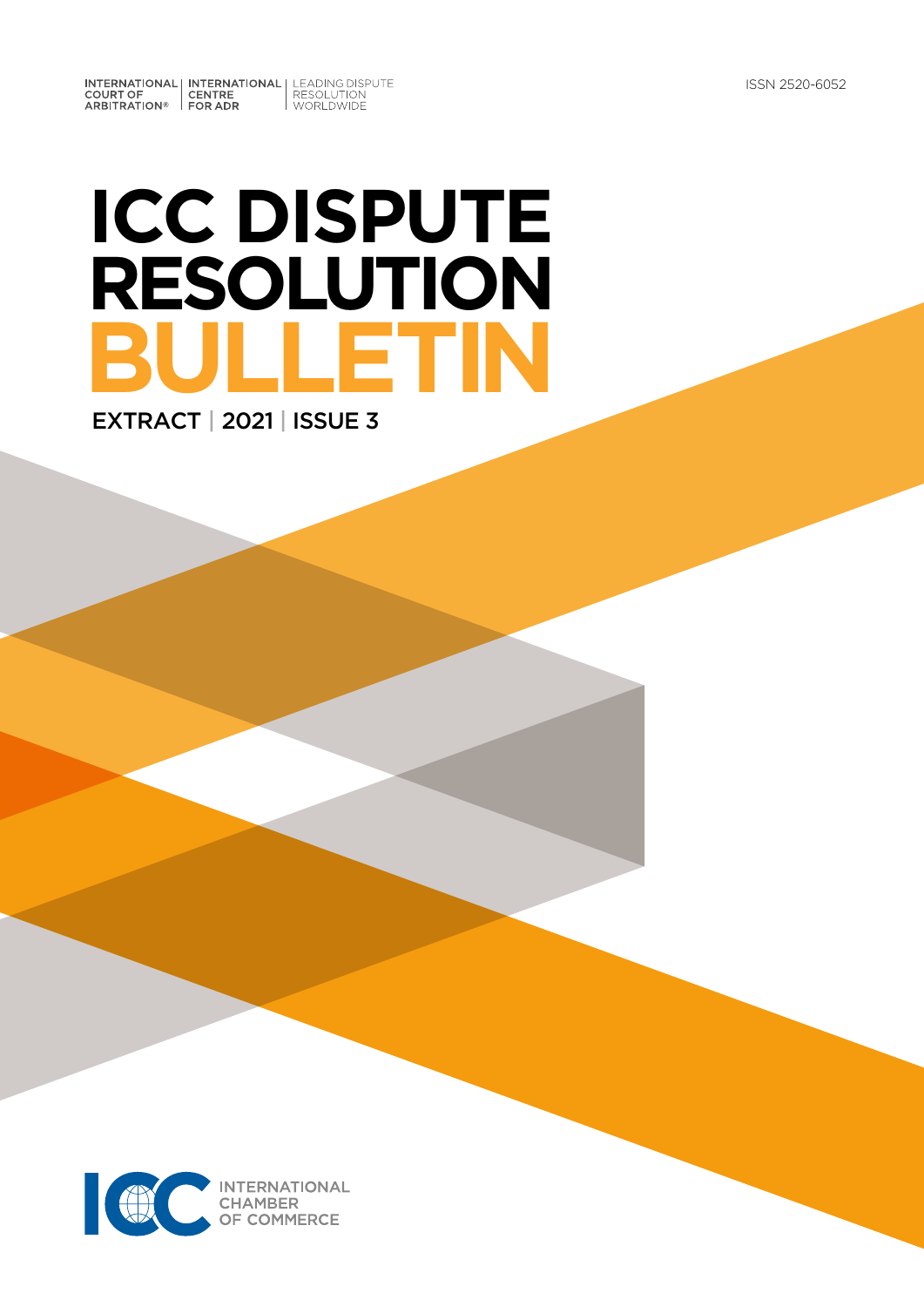## ICC Dispute Resolution Bulletin | 2021 Issue 3

E-journal of the International Chamber of Commerce (ICC) Périodique numérique de la Chambre de commerce internationale

#### **Editors-in-Chief** | **Rédacteurs en chef**

Julien Fouret Yasmine Lahlou

### **Editorial Board** | **Comité de rédaction**

Christian Albanesi Stavros Brekoulakis

Farouk El-Hosseny

Karina Goldberg

Imad Khan

Sara Nadeau-Séguin

Damien Nyer

Olena Perepelynska

Sulabh Rewari

Rafael Rincon

Othmane Saadani

Michele Sabatini

Sabina Sacco

Leyou Tameru

Charis Tan

Sherlin Tung

Angeline Welsh

Jennifer Younan

#### **Dispute Resolution Services Publications**

Stéphanie Torkomyan, Publications Manager

Claire Héraud, Senior Publications Assistant

Articles for publication should be sent to the Editors-in-Chief, members of the Editorial Board, or to the Publications Manager (stn@iccwbo.org). Suggestions for book reviews are also welcome.

ICC Publication No. @21BUL3 ISBN: 978-92-842-0616-2 ISSN: 2520-6052

#### **Price** | **Prix**

Subscription | abonnement : 180 euros (excl. VAT | hors TVA) Per issue | par numéro : 49 euros (excl. VAT | hors TVA)

#### **Publication date | Date de parution**

November 2021 | novembre 2021

#### **Published by ICC | Édité par ICC**

Président, directeur de la publication : John Denton

Head Office 33-43 avenue du Président Wilson 75116 Paris, France

Directeur général, directeur adjoint de la publication : Emmanuel Jolivet

#### Copyright © 2021

#### International Chamber of Commerce (ICC)

All rights reserved. No part of this work may be reproduced, distributed, transmitted, translated or adapted in any form or by any means except as permitted by law without the written permission of the ICC. Authors should request the permission of ICC prior to any reproduction or subsequent publication of an article (electronic or print). Permission can be requested from ICC through copyright.drs@iccwbo.org.

Tous droits réservés. Il est interdit de reproduire, de distribuer, de transmettre, de traduire ou d'adapter tout ou partie de cet ouvrage, sous quelque forme ou par quelque procédé que ce soit, en dehors des exceptions prévues par la loi, sans l'autorisation écrite de la Chambre de commerce internationale. Toute demande d'autorisation est à adresser à copyright.drs@iccwbo.org.

#### Disclaimer

Except where otherwise indicated, the views expressed and statements made herein are those of their authors and should not be construed as creating any duty, liability or obligation on the part of the ICC and its constituent bodies, including the International Court of Arbitration, the International Centre for ADR and their respective Secretariats.

Sauf indication contraire, les points de vue et les commentaires exprimés dans la présente publication sont ceux de leur(s) auteur(s) et ne sauraient créer aucun devoir, ni aucune responsabilité ou obligation à la charge de la Chambre de commerce internationale ou de ses organes, y compris la Cour internationale d'arbitrage, le Centre international d'ADR et leurs secrétariats respectifs.

#### **Trademarks**

ICC, the ICC logo, CCI, International Chamber of Commerce (including Spanish, French, Portuguese and Chinese translations), International Court of Arbitration and ICC International Court of Arbitration (including Spanish, French, German, Arabic and Portuguese translations) are all trademarks of the ICC, registered in several countries.

ICC, le logo ICC, CCI, International Chamber of Commerce (y compris des traductions en espagnol, français, portugais et chinois), International Court of Arbitration et ICC International Court of Arbitration (y compris des traductions en espagnol, français, allemand, arabe et portugais) sont des marques de la Chambre de commerce internationale et ont été enregistrées dans plusieurs pays.

#### **Subscriptions/Individual issues**

#### publications@iccwbo.org

The ICC Dispute Resolution Bulletin is available :

- ICC Knowledge 2 Go at <https://2go.iccwbo.org/>
- ICC Digital Library at http://library.iccwbo.org/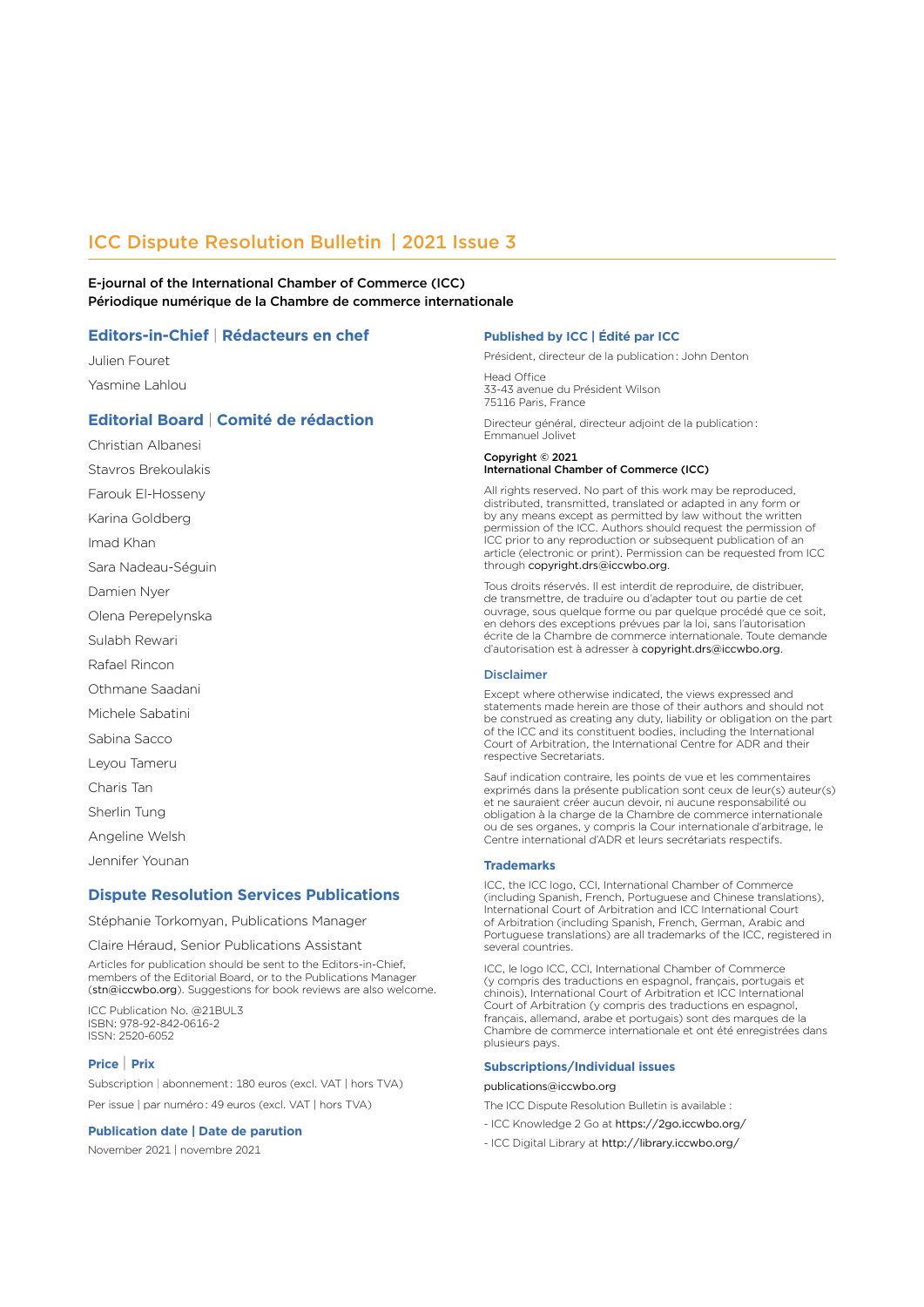## *Achmea jacta est* **… The European Court of Justice Ends Energy Charter Treaty-based Arbitration Among EU Member States**

#### Prof. Mathias Audit

*Mathias Audit is a founding partner of the firm Audit Duprey Fekl. Mr Audit advises private companies, sovereign states or foreign state entities on complex cases in commercial and investment arbitration proceedings as well as in judicial litigation with an international dimension. His expertise covers the energy and infrastructure sectors, contractual arrangements and issues of economic sanctions and extraterritoriality. He regularly sits as arbitrator in ad hoc proceedings or in arbitrations conducted under the aegis of major institutions. Mr Audit is a Law Professor at the Sorbonne School of Law (University of Paris 1) where he teaches private international law, international trade law, arbitration law, foreign investment law and project finance law. He also heads the Sorbonne's Master 2 in Energy Law and LL.M. in Business Law for Foreign Lawyers program.*

#### Matthias Fekl

*Matthias Fekl, a former minister and administrative judge, is a founding partner of the firm Audit Duprey Fekl. His practice focuses on both advisory and litigation matters, particularly in public law, investment projects and alternative dispute resolution. He regularly acts as a mediator or as counsel in mediations. Mr Fekl has a deep understanding of the*  functioning of the French economic fabric and of public and private decision-making processes at the local, national, *European and international level. He assists SMEs, mid-sized corporations and large groups alike with their projects as*  well as in their litigations. He is a board member of the ICC French National Committee (ICC France) and of Paris City of *Law (*Paris Place de droit*), where he leads the attractiveness committee.*

#### Gaspard Fiévet

*Gaspard Fiévet is a trainee at Audit Duprey Fekl. He holds a master's degree in Global Business Law and Governance jointly obtained from Paris 1 Panthéon-Sorbonne University, Columbia Law School, and Sciences Po Law School, and an advanced master's degree from HEC Paris in Law and International Management. Gaspard's previous work experience includes legal finance, international arbitration, corporate, and public law.* 

The Komstroy decision rendered on 2 September 2021 seals the fate of intra-European investment arbitration. The decision of the European Court of Justice (ECJ) ends a 20-year dispute and is the finishing touch to the European Commission and ECJ's long-standing efforts directed against intra-EU Investor-State Dispute Settlement (ISDS) mechanisms.

However, by considering that the reasoning of the 2018 *Achmea* decision applies equally to Energy Charter Treaty (ECT)-based intra-EU investment arbitrations, the ECJ decision falls again into the same theoretical pitfalls. Most notably, the ECJ turned a blind eye to all critics and counterarguments – grounded in public international law – put forward by arbitral tribunal's faced with the 'Achmea' jurisdictional objection in the context of an ECT-based intra-EU arbitration. These flaws will likely cause similar legal consequences than those following *Achmea*, namely a rather modest impact on arbitral tribunals' jurisdiction and a rush to enforcement in 'safe harbors', i.e. free from the ECJ's oversight, for worldwide intra-EU award creditors.

From a political perspective, it remains to be seen whether this landmark decision will fuel ongoing negotiations on the reform of the ECT and related discussions as to the implementation of a Multilateral Investment Court or, on the contrary, initiate a massive and coordinated withdrawal of EU member States from the ECT to the detriment of the protection of European investors.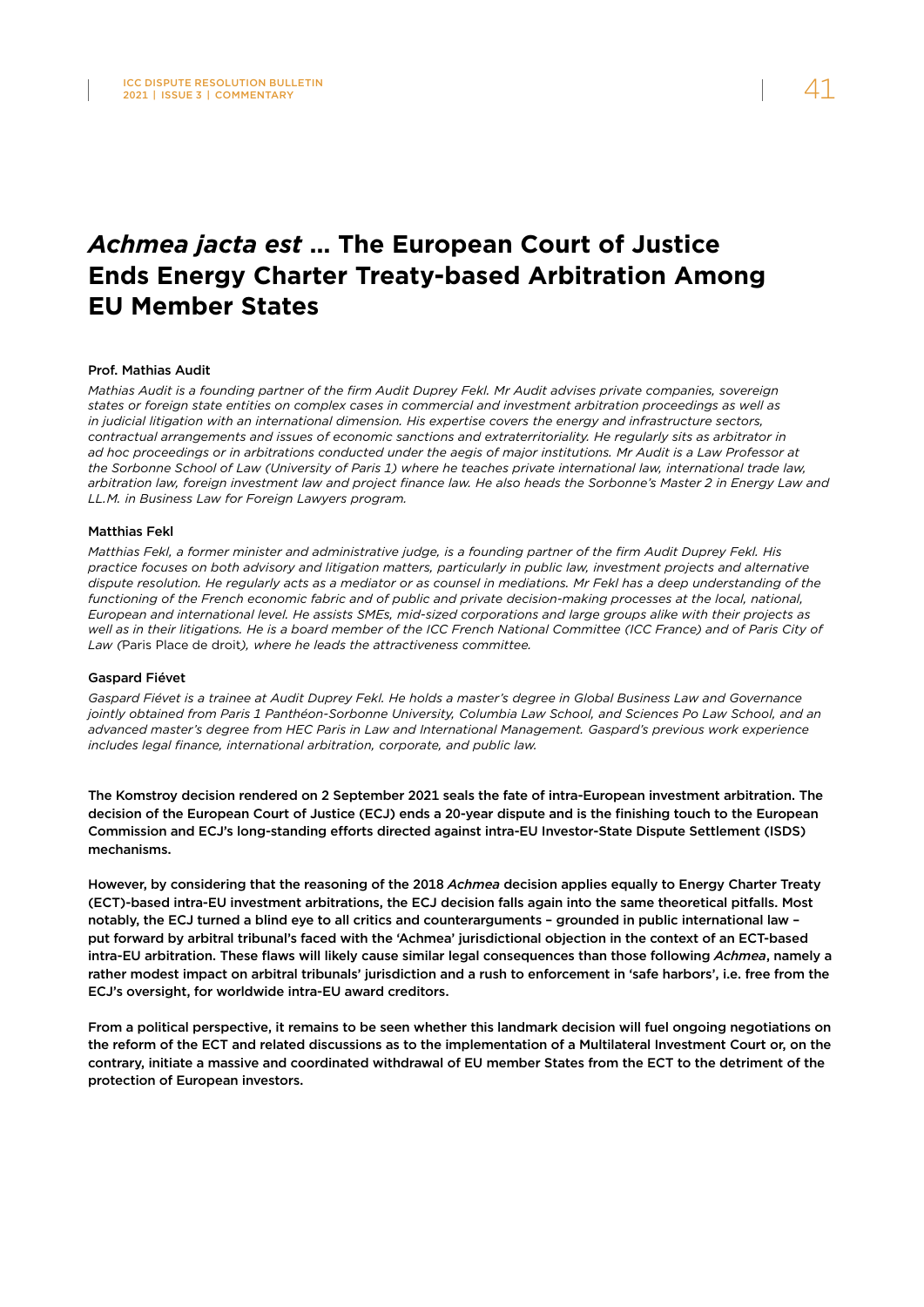## Introduction

On 2 September 2021, the ECJ issued its long-awaited decision in the *Moldova v. Komstroy* case.1 Well-known in France, this case had already led to decisions of the Paris Court of Appeal and the French Supreme Court. <sup>2</sup>

The dispute arose in the context of a series of contracts concluded in the late 1990s between Ukrainian company 'Energoalians' and a Moldovan state-owned entity 'Moldtranselectro', which operated the Moldovan electricity network through Derimen, a British Virgin Islands-registered company. The contract provided that Energoalians would purchase electricity from Ukrenergo, the Ukrainian state-owned electricity company, and resell it to Moldtranselectro via Derimen. However, Moldtranselectro defaulted. Derimen then assigned its rights to the debt to Energoalians. Following unsuccessful proceedings before Ukrainian and Moldovan national courts, Energoalians decided to commence an *ad hoc* arbitration, conducted under the UNCITRAL Arbitration Rules, pursuant to Article 26 of the ECT.

On 25 October 2013, the arbitral tribunal upheld its jurisdiction and ordered the Republic of Moldova to pay LEI 592.8 million (USD 34 million) in damages and interest to Energoalians for the breach of the ECT's fair and equitable treatment standard. It is worth noting that, in a very unusual move, the chair of the tribunal Dominic Pellew dissented arguing that a debt arising out of a supply of electricity contract did not constitute a protected investment under the ECT.

Shortly after, Moldova applied to set aside the award at the seat, before the Paris Court of Appeal, while Komstroy purchased Energoalians. The Paris Court of Appeal eventually set aside the award, upholding Moldova's jurisdictional objection that a debt arising out of a contract for the supply of energy did not constitute an investment within the meaning of the ECT. However, the French Supreme Court reinstated the award, arguing that the Court of Appeal had imposed a jurisdictional requirement that was not contained in the ECT. On remand, the Paris Court of Appeal stayed the proceedings and referred three questions relating to the definition of an investment under the ECT to the ECJ for preliminary ruling.

Although the dispute giving rise to the proceedings was otherwise extra-EU – i.e. involving a non-EU investor and a non-EU respondent State – the Luxembourg-based court seized this opportunity to address the issue of compatibility of ECT-based ISDS between EU member States and EU investors with EU law. The ECJ's position in this regard was indeed eagerly awaited since the ECJ issued its landmark *Achmea* decision.3

In *Komstroy*, the ECJ finally concluded that the reasoning in *Achmea* was equally applicable to the ISDS mechanism found in Article 26 of the ECT. In other words, arbitration under the ECT between EU investors and EU member States is now considered by the ECJ to be incompatible with EU law. This decision might be perceived as one ending the long-standing debate related to the complex interaction between ISDS and EU law. Indeed, and as the ECJ Advocate General Maciej Szpunar put it, EU law and international investment law have maintained a 'conflictual relationship*'* for a long time.4

The entry into force of the Lisbon Treaty in 2009 signaled the transfer of exclusive competence from member States to the EU with regards to foreign direct investments policy and regulation.<sup>5</sup> However,

<sup>1</sup> *Republic of Moldova v. Komstroy* (the successor in law to the company Energoalians), CJEU, Case No. C-741/19, 2 Sept. 2021, [https://curia.europa.eu/juris/liste.](https://curia.europa.eu/juris/liste.jsf?language=en&td=ALL&num=C-741/19) [jsf?language=en&td=ALL&num=C-741/19](https://curia.europa.eu/juris/liste.jsf?language=en&td=ALL&num=C-741/19).

<sup>2</sup> CA Paris, Case No. 13/22531, 12 Apr. 2016; Cass. 1re civ., Case No. 16-16.568, 28 Mar. 2018.

<sup>3</sup> *Slowakische Republik v. Achmea B.V*, CJEU, Case No. C-284/16, Request for a preliminary ruling from the Bundesgerichtshof, 6 Mar. 2018. In this groundbreaking decision, the ECJ held that investor-state arbitration based on a BIT between two EU member States was incompatible with EU law. This judgment has been widely commented by scholars and practitioners alike. In particular, the arbitration community kept evaluating the scope of *Achmea*, and whether this ruling would also bar intra-EU investment disputes brought under Article 26 of the ECT. See e.g., J. Scheu, P. Nikolov, 'The Incompatibility of Intra-EU Investment treaty Arbitration with European Union Law Assessing the Scope of the ECJ's Achmea Judgement' *German Yearbook of International Law*, vol. 62, 28 Feb. 2020; C. Baltag, A. Stanic (eds.), *The Future of Investment Treaty Arbitration in the EU: Intra-EU BITs, the Energy Charter Treaty, and the Multilateral Investment Court* (Kluwer Law International, 2020); O. Quiricio, *Investment Governance Between the Energy Charter Treaty and the European Union: Resolving Regulatory Conflicts* (Brill, 2021). It was only a matter of time before this highly divisive issue would reach the ECJ, with the European Commission (EC) and several EU member States pushing the ECJ to rule on this question (notably France, Germany, Spain, Italy, the Netherlands and Poland).

<sup>4</sup> *European Commission v. European Food SA, Starmill SRL, Multipack SRL, Scandic Distilleries SA, Ioan Micula, Viorel Micula, European Drinks SA, Rieni Drinks SA, Transilvania General Import-Export SRL, West Leasing SRL, formerly West Leasing International SRL*, CJEU, Case No. C-638/19, Opinion of AG. Szpunar, 1 July 2021.

Art. 207(1) of the Treaty on the Functioning of the European Union ('TFEU') provides that: 'The common commercial policy shall be based on uniform principles, particularly about changes in tariff rates, the conclusion of tariff and trade agreements relating to …. foreign direct investment'. Pursuant to Art. 2(1) of the TFEU, in the area of its exclusive competence, 'only the Union may legislate and adopt legally binding acts, the member states being able to do so themselves only if so, empowered by the Union or for the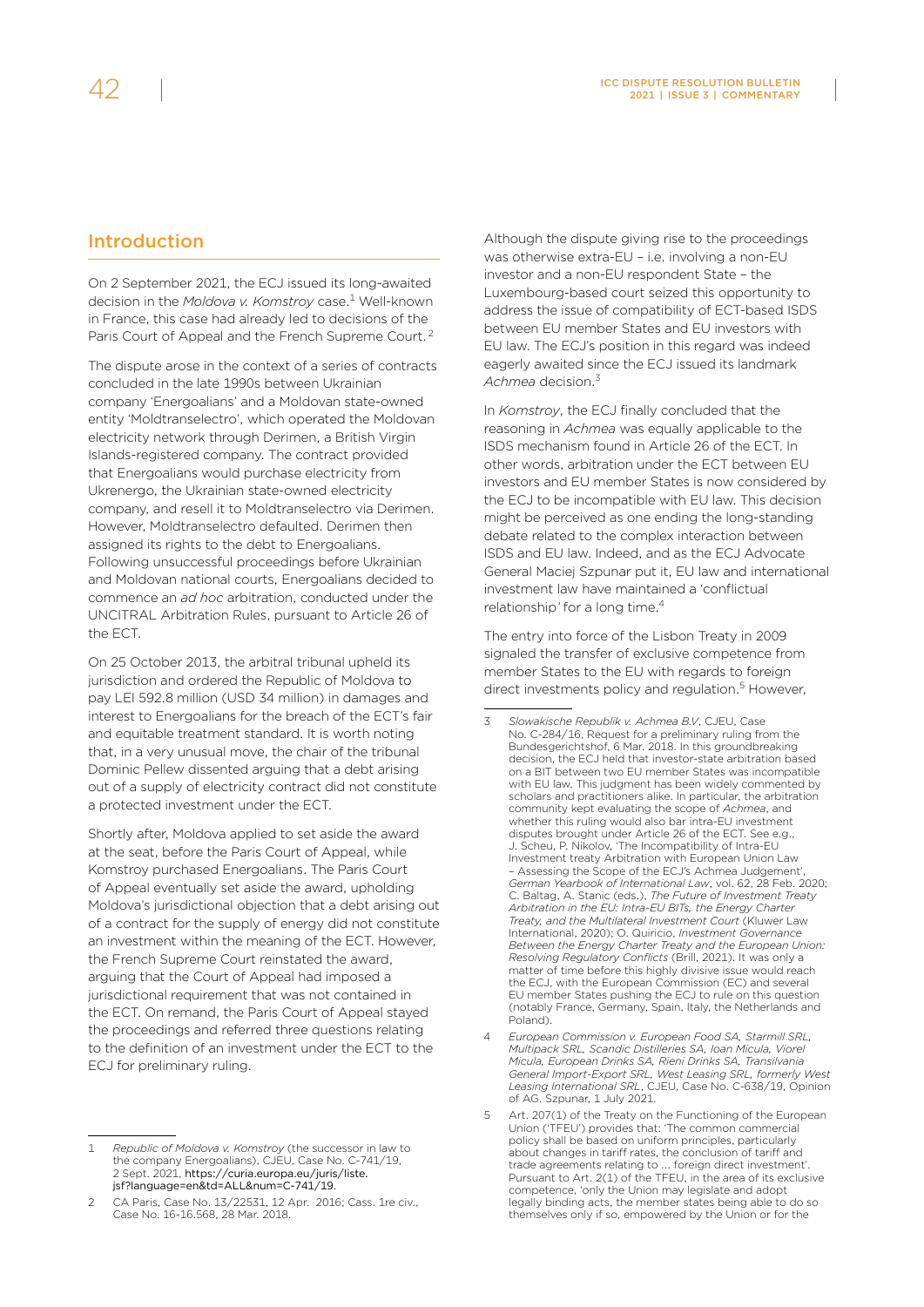first signs of tension between EU law and investment law appeared well beforehand. As soon as the early 2000s, the European Commission ('EC') realized that existing BITs concluded by EU candidates with third countries could jeopardize the EU enlargement process. To that extent, in 2003, the EC approached the U.S. government in order to seek clarifications that U.S. investors could not rely on existing BITs concluded between the U.S. and Eastern European countries candidates to the Union membership to seek remedies for the consequences of the implementation of the European *acquis communautaire* as part of their accession.6

Similarly, in 2004, the EC requested Austria, Denmark, Finland, and Sweden – which had accessed the EU in 1995 – to renegotiate certain pre-accession BITs concluded with third States in order to bring them in line with EU law relating to transfer of capital.<sup>7</sup> Yet, these States refused to renegotiate or terminate their extra-EU BITs, leading the Commission to initiate infringement proceedings before the ECJ. The ECJ finally sided with the Commission and condemned Austria, Sweden and Finland for failing to take appropriate steps to eliminate incompatibilities with the EU treaties.<sup>8</sup>

However, at that time, it was rather intra-EU BITs that raised a great deal of concern for EU policy makers. Indeed, after the fall of the Berlin wall and the progressive adoption of market economy, many Western European States concluded BITs with Eastern European States, which became intra-EU treaties after the later acceded the Union. Many arbitration requests – from EU-based investors against EU States – arose from these intra-EU treaties, and in many cases Eastern European countries were held liable for breaches of the investor protection standards.

The European Commission has, since the very first case based on such intra-EU BITs, consistently claimed that an intra-EU ISDS mechanism would contravene EU law and tried to halt the application of such treaties. Indeed, in the 2007 *Eastern Sugar v. Czech Republic* award,<sup>9</sup> the Czech Republic provided two letters from the European Commission arguing that in case of conflict, EU law should supersede intra-EU BITs, and thus prevent the tribunal from hearing the claim. The first letter (January 2006) stressed the following:

> EC law prevails in a Community context as of accession ... therefore, where the EC Treaty or secondary legislation are in conflict with some of these BITs' provisions – or should the EU adopt such rules in the future – Community law will automatically prevail over the nonconforming BIT provisions.

#### [.…]

[T]he application of intra-EU BITs could lead to arbitration taking place without relevant questions of EC law being submitted to the ECJ, with unequal treatment of investors among member states as a possible outcome ….

And concludes that:

[T]he Commission therefore takes the view that intra-EU BITs should be terminated in so far as the matters under the agreements fall under Community competence.<sup>10</sup>

The second letter (November 2006) provided that:

[It] is strongly recommended that member states exchange notes to the effect that such BITs are no longer applicable, and also formally rescind such agreements. $^{11}$ 

However, the arbitral tribunal ruled in favor of the Dutch investor and dismissed the Czech Republic's defense.

implementation of Union acts'. For further description of the EU's investment policy see the European Commission website available at [https://ec.europa.eu/trade/policy/accessing](https://ec.europa.eu/trade/policy/accessing-markets/investment/)[markets/investment/](https://ec.europa.eu/trade/policy/accessing-markets/investment/).

<sup>6</sup> Dr. J. Kleinheisterkamp, 'The Next 10 Year ECT Investment Arbitration: A Vision for the Future – From a European law perspective', Report for the SCC/ECT/ICSID Conference on 10 Years of Energy Charter Treaty Arbitration, 9-10 June 2011, pp. 2-3.

<sup>7</sup> The European Commission was concerned that these preaccession extra-EU BITS may be in conflict with certain powers reserved to the EU Council of Ministers, allowing it, in exceptional circumstances, to take certain restrictive measures in relation to movements of capital to or from non-EU countries.

<sup>8</sup> *Commission of the European Communities v. Austria*, CJEU, Case No. C-205/06, 3 Mar. 2009; *Commission of the European Communities v. Sweden*, CJEU, Case No. C-249/06, 3 Mar. 2009; *Commission of the European Communities v. Finland*, Case No. C-118/07, 3 Mar. 2009, cited in Dr. Jan Kleinheisterkamp, *op. cit.*, p. 3; NB: the European Commission case against Denmark was closed following Denmark's notification that it would terminate the BIT in question.

<sup>9</sup> *Eastern Sugar B.V. v. The Czech Republic*, SCC Case No. 088/2004, Award, 12 Apr. 2007 – the first ECT-based intra-EU arbitration to our knowledge.

<sup>10</sup> These quotes are cited in *Eastern Sugar B.V. v. The Czech Republic*, *op. cit.*, Partial Award, 27 Mar. 2007, paras 119 *et seq.* 

<sup>11</sup> *Id*. para. 126.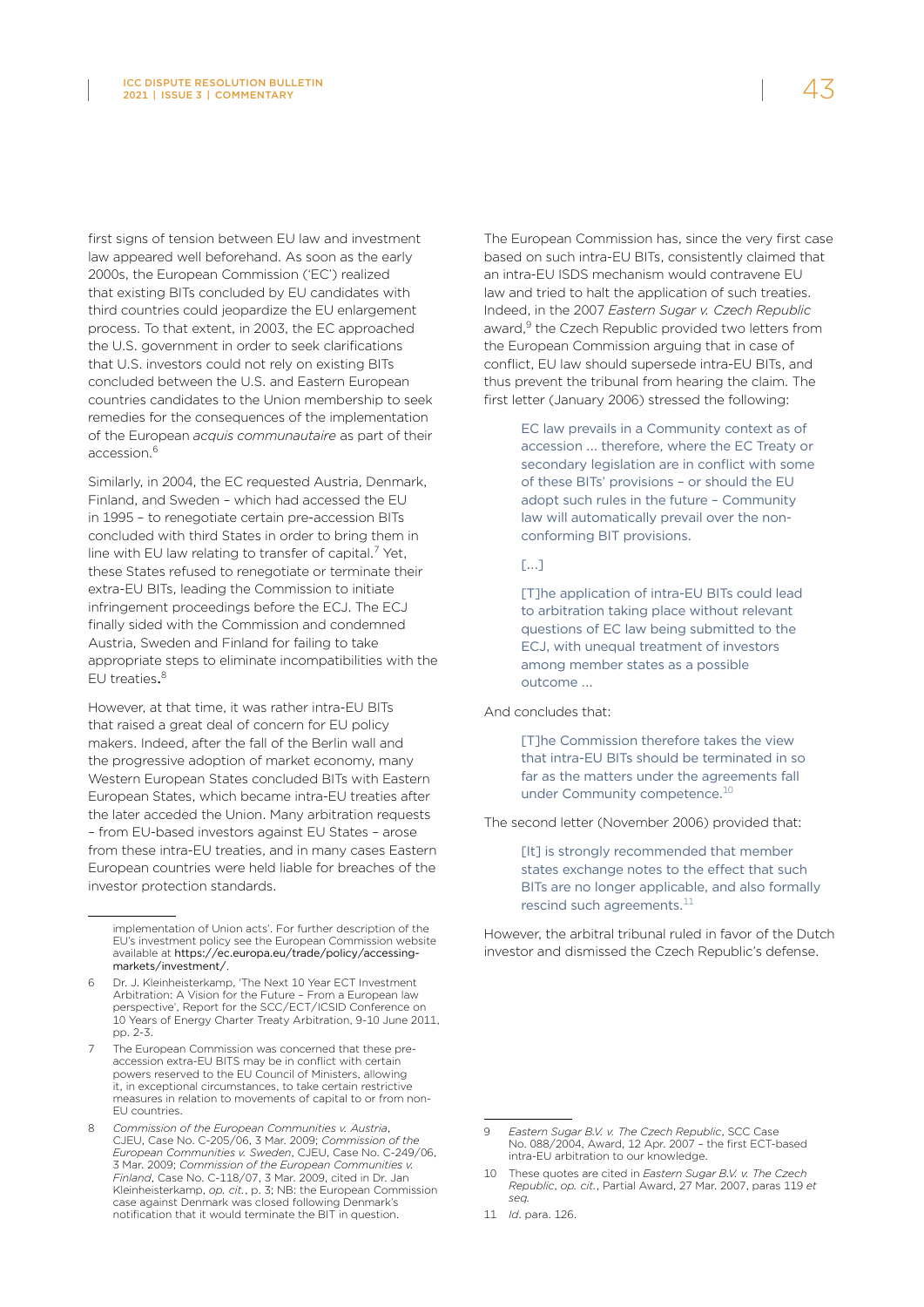A greater 'conflict of systems' – in the words of the late Emmanuel Gaillard<sup>12</sup> - came to light with the iconic and ongoing *Micula* case.13 In 1998, Romania introduced a set of economic incentives to attract investment in the country's disfavored regions. Swedish Ioan and Viorel Micula brothers seized the opportunity to incorporate several companies in the country. However, amid its EU accession process, Romania revoked these incentives to avoid any violation of the *acquis communautaire*, and in particular the EU state aid regime.<sup>14</sup> The Micula brothers therefore initiated an ICSID arbitration under the Sweden-Romania BIT and were ultimately awarded EUR 178 million in damages.

Once again, the European Commission went against intra-EU arbitration and consistently fought alongside Romania to have the award annulled – or at least deprived of any effect. While the arbitration was still pending, the Commission filed a first *amicus curiae* brief to the arbitral tribunal. It stressed that the incentives were 'incompatible with the Community rules on regional aid', and observed in particular that 'the incentives did not respect the requirements of Community law as regards eligible costs and aid intensities'.15 It therefore concluded that any compensation awarded to the Micula brothers for the loss of these incentives would 'lead to the granting of new aid which would not be compatible with the EC Treaty'.<sup>16</sup>

Following Romania's first partial payment, the Commission issued a suspension injunction against the State ordering it to recover the amounts already paid and rendering the award unenforceable.<sup>17</sup> The EC also joined Romania's efforts in fighting enforcement of the award in the US, filing a second *amicus curiae* brief, arguing that enforcement of the award in the US would – to say the least – '*vex the peace of nations*'.18

16 *Id*. para. 25.

Despite the Commission's repeated attempts to have the award annulled, the General Court of Justice (GC) of the EU later quashed the 2015 injunction, ruling that the Commission had exercised its powers retroactively.19 The Commission has since appealed that decision before the ECJ, whose decision is still pending. Unsurprisingly, Advocate General Szpunar – who also acted in the recent *Komstroy* case – opined in July 2021 that the GC had erred in law and thus advised the ECJ to set aside the GC's ruling.<sup>20</sup>

In light of the above, it is clear that *Achmea* has not come out of the blue. On the contrary, it resulted from the EC's long-running efforts to ensure that EU law always prevails over concurring sets of international norms.

In the *Achmea* dispute, which dates back to the mid-1990s when Slovakia initiated the privatization of the country's health insurance market, Slovakia had argued the intra-EU jurisdictional objection before the arbitral tribunal, considering that the ISDS mechanism contained in the BIT would be in breach of Articles 18, 267 and 344 of the Treaty on the Functioning of the European Union (TFEU).<sup>21</sup> However, the tribunal dismissed that objection and awarded Achmea EUR 22 million in damages. Slovakia unsuccessfully tried to set aside the award twice before German Courts.<sup>22</sup> Although the Federal Court expressed doubts as to the relevance of Slovakia's jurisdictional objections, it referred to the ECJ the question of whether the ISDS mechanism in the 1991 Netherlands-Slovakia Bilateral Investment Treaty ('the Netherlands-Slovakia BIT') contradicts EU law. Contrary to Advocate General Wathelet's opinion, the CJEU ruled that the ISDS

<sup>12</sup> E. Gaillard, 'L'affaire Achmea, où les conflits de logique', *Revue critique de droit international privé*, July-Sept. 2018, p. 616.

<sup>13</sup> *Ioan Micula, Viorel Micula, S.C. European Food S.A, S.C. Starmill S.R.L. and S.C. Multipack S.R.L. v. Romania [I]*, ICSID, Case No. ARB/05/20, Award, 11 Dec. 2013.

<sup>14</sup> Art. 107(1) of the TFEU provides that: 'Save as otherwise provided in the Treaties, any aid granted by a Member State or through State resources in any form whatsoever which distorts or threatens to distort competition by favoring certain undertakings or the production of certain goods shall, in so far as it affects trade between Member States, be incompatible with the internal market'.

<sup>15</sup> EU Commission Decision No. 2015/1470 on state aid SA. 38517 (2014/C), 30 Mar. 2015, para. 24.

<sup>17</sup> EU Commission Decision No. 2015/1470, supra note 15.

<sup>18</sup> *Ioan Micula et al., v. the Government of Romania*, US District Court for the Southern District of New York, Case No. 1:15-mc-00107-P1, Exhibit A, Proposed *Amicus Curiae* Brief of the Commission of the European Union, 26 June 2015, para. 32.

<sup>19</sup> The General Court considered that 'new rules apply, as a matter of principle, immediately to the future effects of a situation which arose under the old rule' (para. 83) and that, contrary to the Commission's contention, 'it cannot be considered that the effects of the award constitute the future effects of a situation arising prior to accession …. since that award retroactively produced definitively acquired effects which it merely 'stated' for the past, that is to say, effects which, in part, were already established before accession' (para. 84), *Ioan Micula, Viorel Micula, et al. v. European Commission,* the General Court, 18 June 2019, Cases No. T624/15, T694/15 and T704/15.

<sup>20</sup> *European Commission v. Ioan Micula, Viorel Micula, et al.*, CJEU, Case No. C-638/19, Opinion of AG. Szpunar *op. cit.*; AG Szpunar argued that the aid at issue was not granted at the time of Romania's violation of the BIT, but rather when the State was required to pay that compensation or implemented the award – which was after it had acceded to the EU. Therefore, the EC was competent to examine the compensation in light of state aid law.

<sup>21</sup> *Achmea B.V. v. The Slovak Republic* (formerly *Eureko B.V. v. The Slovak Republic*), UNCITRAL, PCA Case No. 2008-13, Award, 7 Dec. 2012.

<sup>22</sup> Higher Regional Court Frankfurt (Oberlandesgericht Frankfurt am Main Beschl), Case No. [26 SchH 11/10,](https://beck-online.beck.de/Dokument?vpath=bibdata%252Fents%252Fbeckrs%252F2012%252Fcont%252Fbeckrs.2012.10291.htm) 18 Dec. 2014; German Federal Court of Justice (Bundesgerichtshof), Case No. [I ZB 2/15,](http://juris.bundesgerichtshof.de/cgi-bin/rechtsprechung/document.py?Gericht=bgh&Art=pm&Datum=2016&Sort=3&nr=74612&linked=bes&Blank=1&file=dokument.pdff) 3 Mar. 2016.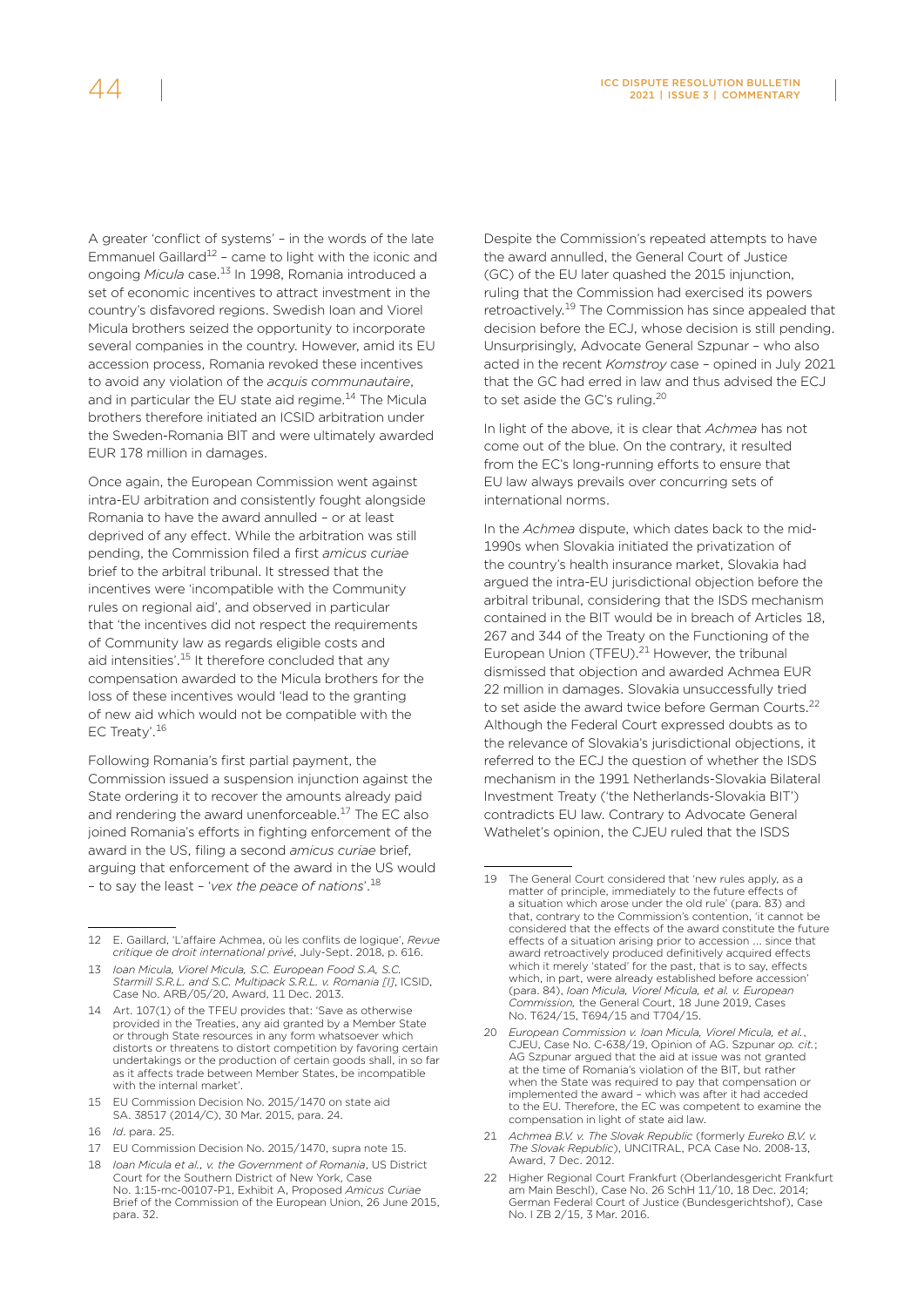provision within the Netherlands-Slovakia BIT would undermine the principle of autonomy of the EU legal order, primarily enshrined in Article 344 TFEU, and be thus contrary to EU law. The ECJ came to that conclusion following a four-step analysis.<sup>23</sup>

- **1.** The preliminary reference procedure is the 'keystone mechanism' that guarantees the 'consistency and uniformity in the interpretation of EU law', and thus ensures the autonomy of EU legal order.<sup>24</sup>
- **2.** An arbitral tribunal 'may be called on to interpret or indeed to apply EU law, particularly the provisions concerning the fundamental freedoms, including freedom of establishment and free movement of capital'.<sup>25</sup>
- **3.** Intra-EU arbitral tribunals are excluded from the preliminary reference procedure while their decisions directly bind the respondent member State.26
- **4.** Since an arbitral tribunal is in essence placed outside the domestic court system of a member State, and the review of arbitral award is thus rather limited, the member States have in fact created a forum that circumvents the preliminary ruling system, therefore endangering the principle of autonomy of EU law.27

Shortly after *Achmea*, 23 EU member States – all but Austria, Finland, Ireland (which is not party to any active BITs), Sweden as well as the UK – signed the 'Agreement for the Termination of Bilateral Investment Treaties between the Member States of the European Union' ('Termination Agreement').28 As the title suggests, the Termination Agreement provides for the termination of all intra-EU BITs and states that said treaties cannot serve as basis for any pending or new intra-EU arbitration proceedings.29 To this end, the Termination Agreement also includes transitional provisions aimed at guiding parties to pending intra-EU arbitration through a 'structured dialogue'.<sup>30</sup>

As of October 2021, the Termination Agreement is in force in 17 member States, and 8 member States signed it but are yet to ratify it (including Belgium, Luxembourg and Portugal). Several States – namely Lithuania, Luxembourg, and The Netherlands – issued a separate declaration expressing concerns over the potential negative impact the Termination Agreement may have on investors' rights.<sup>31</sup> Portugal even called for the establishment of new or better tools under EU law to settle investment disputes.<sup>32</sup>

What is noteworthy is that the Termination Agreement explicitly excluded ECT-based disputes from its scope of application and further noted that '[t]he European Union and its member States will deal with this matter at a later stage',<sup>33</sup> paving the way for further heated debates as to whether *Achmea* extends to intra-EU arbitration under the ECT. It is against that background that the *Komstroy* decision came to light on 2 September 2021, a few weeks earlier than expected. This article aims to analyse and discuss the far-reaching consequences of this landmark decision, following a threefold approach: (I) What was the pre-*Komstroy* legal landscape? (II) What does the *Komstroy* ruling say? What does it not say? (III) What's next?

## I. What was the pre-*Komstroy* legal landscape?

#### **I.1 ECT-based arbitration**

The Energy Charter Treaty is a multilateral trade and investment agreement, signed in December of 1994 in Lisbon, which entered into force in April of 1998. The history of the ECT is intimately linked to the end of the Cold War. As noted by the former ECT Deputy Secretary General:

> Russia and many of the neighbor-states of the Former Soviet Union were rich in energy resources but needed major investments to ensure their development, while the states of Western Europe had a strategic interest in diversifying their sources of energy supplies to diminish their dependence on the Middle East.<sup>34</sup>

33 *Id*. Preamble, para. 10.

<sup>23</sup> *Slowakische Republik v. Achmea B.V*, supra note 3.

<sup>24</sup> *Id*. para. 35.

<sup>25</sup> *Id*. para. 42.

<sup>26</sup> *Id*. paras 42-48.

<sup>27</sup> *Id*. para. 56.

<sup>28</sup> ['Agreement for the Termination of Bilateral Investment](https://www.consilium.europa.eu/fr/documents-publications/treaties-agreements/agreement/?id=2019049&DocLanguage=en)  [Treaties between the Member States of the European Union'](https://www.consilium.europa.eu/fr/documents-publications/treaties-agreements/agreement/?id=2019049&DocLanguage=en) [\('Termination Agreement'](https://www.consilium.europa.eu/fr/documents-publications/treaties-agreements/agreement/?id=2019049&DocLanguage=en)), signed on 5 May 2020 and entered into force on 29 Aug. 2020, SN/4656/2019/INIT.

<sup>29</sup> *Id*. Arts. 4 and 5.

<sup>30</sup> *Id*. Art. 9.

<sup>31</sup> Termination Agreement, supra note 28. See Declaration/ Reservation by Luxembourg and the Netherlands.

<sup>32</sup> *Id*. See Declaration/Reservation by Portugal, Declaration/ Reservation.

<sup>34</sup> A. Konoplyanik, T. Wäld, 'Energy Charter Treaty and its Role in International Energy', *Journal of Energy & Natural Resources Law*, 4 Nov. 2006, p. 524.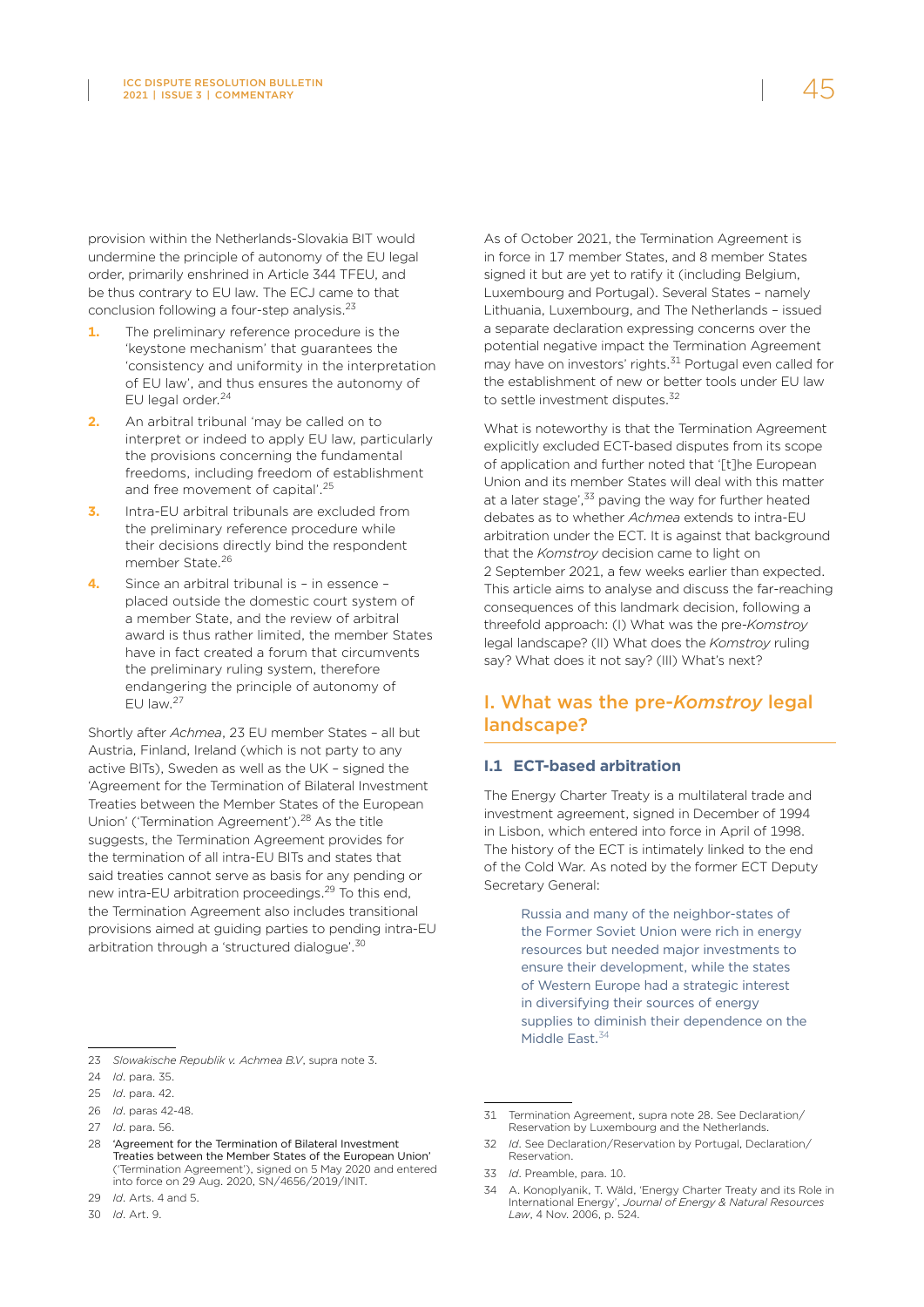Therefore, the energy sector provided a natural platform for East-West cooperation after the collapse of the Soviet Union.

However, and as duly emphasized by the respondent in the *Electrabel* ICSID case, the ECT is first and foremost a 'brainchild of the European Union'.<sup>35</sup> In a June 1990 meeting of the European Council in Dublin, the Dutch Prime Minister, Ruud Lubbers, proposed the idea of a 'European Energy Community' to promote cooperation in the energy sector. The European Council of the European Communities then undertook a study of how to implement this idea, proposing a 'European Energy Charter' in February of 1991.<sup>36</sup>

Article 26 of the ECT is key as it contains the treaty's dispute resolution mechanism. Pursuant to Article 26(2), when parties are unable to reach an amicable settlement, they may initiate an arbitration before either of three different *fora* and pursuant to one of three different set of rules, namely: (1) the International Centre for Settlement of Investment Disputes (ICSID); (2) *ad hoc* arbitration conducted under UNCITRAL Arbitration Rules; or (3) arbitration under the Arbitration Institute of the Stockholm Chamber of Commerce.

The definition of a protected 'investment' is enshrined in Article 1(6), whose terms have often led to inconsistent interpretations by arbitral tribunals.<sup>37</sup> Article  $1(7)$  uses a broad definition of the term investor.<sup>38</sup> Substantively speaking, Article 10 contains most of the investment protection standards, such as the Fair and Equitable Treatment (FET), the Full Protection and Security (FPS), and what is commonly referred to as the Umbrella Clause. Finally, Article 13 of the ECT also contains standard protections against unlawful expropriations or nationalizations.

With 53 signatories and contracting parties as of October 2021, located primarily in Europe and Asia, the ECT is one of the largest international investment agreements in existence in terms of geographical coverage. The ECT is also the most often invoked international investment agreement in investor-state disputes: since its inception and as of 3 August 2021, the ECT was invoked in 142 known cases in total, with seven cases in 2020 alone, and six cases in 2021 so far.<sup>39</sup> More strikingly, 20 % of the 697 known ISDS cases initiated between 2011 and 2020 invoked the ECT.<sup>40</sup>

To that extent, some prominent authors once considered that 'the ECT arguably is the most successful achievement to date of the long-standing international efforts to establish a comprehensive investment protection regime'.41 However, it seems that the creature is now backfiring at its creators, and the European Union and its member States are now advocating for an in-depth reform of the ECT. One of the core reasons for this reversal is certainly the seemingly limitless development of ECT-based intra-EU arbitration.

#### **I.2 ECT-based arbitration: Intra-EU specificities**

Over the past ten years, ECT-based arbitration among EU member States has grown exponentially, with some EU respondent States being highly exposed. Of the 57 ECT cases pending at ICSID, 37 concern intra-EU arbitrations in the energy sector. Moreover, recent statistics show that Spain and Italy are the two most frequent respondent States facing ECT arbitrations with 50 and 13 cases, respectively. This led Italy to withdraw from the treaty on 1 January 2016.<sup>42</sup> Noteworthily, the Netherlands is also facing a massive EUR 1.4 billion claim from German energy group RWE.<sup>43</sup> The *RWE* case comes as one of many intra-EU investment arbitrations initiated under the ECT that dealt with the EU law compliance objection, both before (I.2.1.) and after *Achmea* (I.2.2.). While this paper does not purport to undertake a detailed analysis of the tribunals' reasoning in each of these cases, it is relevant to report

<sup>35</sup> *Electrabel S.A. v. Republic of Hungary*, ICSID, Case No. ARB/07/19, Award, 25 Nov. 2015, para. 4.131.

<sup>36</sup> E. Gaillard, M. McNeill, 'The Energy Charter Treaty' (Ch. 2), *Arbitration under International Investment Agreements: A Guide to the Key Issues*, K. Yannaca-Small (ed.) (OUP, 2010).

<sup>37</sup> For instance, in the *Komstroy* decision, the CJEU adopted a rather narrow interpretation of Art. 1(6) of the ECT – thus excluding a debt owed under an electricity supply contract from it – contrary to many previous decisions of investment tribunals, e.g. in *Petrobart Limited v. The Kyrgyz Republic*, SCC Case No. 126/2003, p. 68 et seq.

<sup>38</sup> In the infamous *Yukos* decision, the tribunal ruled that Art. 1(7) ECT contains no requirement other than that the claimant company being duly incorporated in accordance with the law applicable in a Contracting Party; see *Hulley Enterprises Limited (Cyprus) v. The Russian Federation*, UNCITRAL PCA Case No. 2005-03/AA226, Interim Award on Jurisdiction and Admissibility, Nov. 30, 2009, para. 431; Likewise, in Plama, the ECT tribunal held that it was 'irrelevant who owns or controls the Claimant at any material time'; see *Plama Consortium Limited v. Republic of Bulgaria*, ICSID Case No. ARB/03/24, Decision on Jurisdiction, Feb. 8, 2005, paras 124 and 128.

<sup>39</sup> See data on ECT cases on the Energy Charter Treaty website [https://www.energycharter.org/what-we-do/dispute](https://www.energycharter.org/what-we-do/dispute-settlement/all-investment-dispute-settlement-cases/)[settlement/all-investment-dispute-settlement-cases/](https://www.energycharter.org/what-we-do/dispute-settlement/all-investment-dispute-settlement-cases/). For further data, see also the list of investment arbitration cases instituted under the ECT at [https://www.energychartertreaty.](https://www.energychartertreaty.org/fileadmin/DocumentsMedia/Statistics/Chart_ECT_cases_-_3_August_2021.pdf) [org/fileadmin/DocumentsMedia/Statistics/Chart\\_ECT\\_](https://www.energychartertreaty.org/fileadmin/DocumentsMedia/Statistics/Chart_ECT_cases_-_3_August_2021.pdf) cases - 3 August 2021.pdf and UNCTAD, 'Investor-State dispute settlement cases: Facts and figures 2020', *IIA Issues Notes*, Issue 4, Sept. 2021.

<sup>40</sup> See UNCTAD, supra note 39.

<sup>41</sup> E. Gaillard, M. McNeill, supra note 36.

<sup>42</sup> See the list of investment arbitration cases instituted under the ECT, supra note 39.

<sup>43</sup> *RWE AG and RWE Eemshaven Holding II BV v. Kingdom of the Netherlands*, ICSID Case No. ARB/21/4, Pending.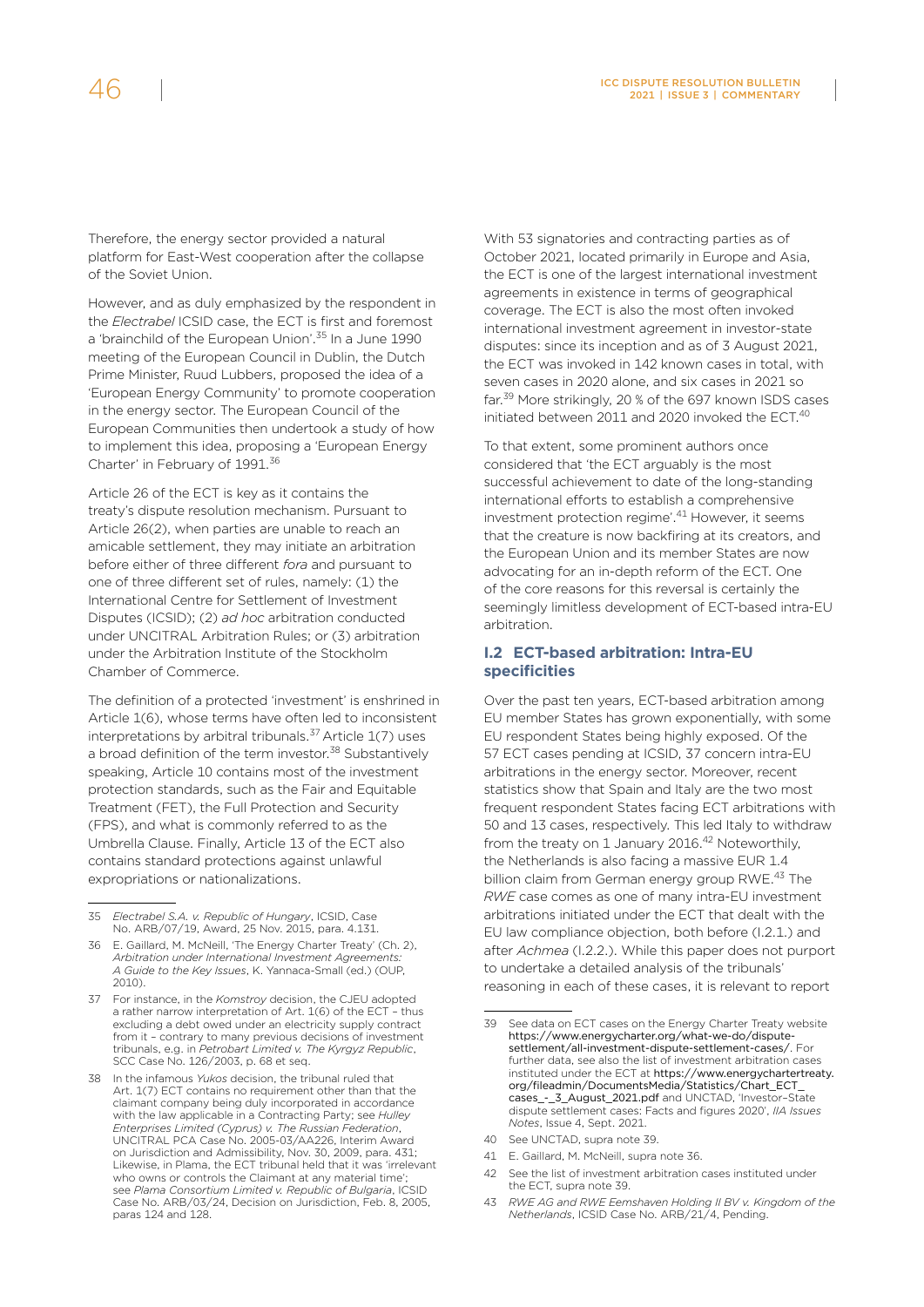some of the main counterarguments put forward by arbitral panels sitting in ECT proceedings when faced with a jurisdictional objection based on EU law.

I.2.1. ECT ISDS mechanism incompatibility with EU law: pre-*Achmea* dismissals

*AES Sumnit Generation Ltd and AES-Tisza Erömü Kft* 

*v. Hungary.* 44 Following a decision from the European Commission on state aid,<sup>45</sup> Hungary changed its electricity pricing regime and terminated a long-term power purchase agreement entered into with a UKbased energy provider 'AES'. AES initiated an ECTbased arbitration before the ICSID. What is noteworthy is that Hungary alleged *inter alia* that it was compelled to do so in order to comply with EU state aid regime. The European Commission – true to itself – supported Hungary's defense, filing the first *amicus curiae* brief in an intra-EU ECT arbitration. However, the panel dismissed Hungary's state aid objection.

*Electrabel v. Hungary.* 46 In the same context as above, Belgium-registered company 'Electrabel' filed a claim against Hungary following the electricity price regulation reform. Once again, the Commission filed an *amicus curiae* brief, alleging explicitly that intra-EU disputes fell within the exclusive jurisdiction of the EU courts and that Hungary had not violated its treaty obligations as it was compelled to comply with EU law. However, the arbitral tribunal upheld jurisdiction, tackling the Commission's objections, this time in depth. The arbitral tribunal, chaired by the late Johnny V. Veeder, upheld its jurisdiction on the basis of the following:

- > There were no inconsistencies between EU law and the ECT since it could not identify any legal provision or principle prohibiting intra-EU arbitration initiated under the ECT.
- > EU member States enjoy some discretion when deciding to refer a question of interpretation to the ECJ.
- Foreign courts and arbitral tribunals cannot refer to the ECJ even when interpreting EU law matters – this would otherwise leave open the 'possibility, if not even probability' of diverging interpretation of EU Law by national courts and arbitral tribunal in the context of similar disputes, both inside and outside the EU.<sup>47</sup>
- > No rules under EU law expressly or impliedly prohibited mixed disputes settlement mechanisms such as investor-state arbitration.<sup>48</sup> even more so if the dispute was about a violation of the ECT and not the interpretation of EU law.<sup>49</sup>
- > The tribunal in *Electrabel* emphasized 'the important legal fact' that the European Union accepted to submit itself to international arbitration, by signing the ECT, both for intra-EU and extra-EU disputes, and both ICSID and non-ICSID arbitration, without any distinction or reservation. 50

Although arbitral tribunals are not bound by precedent, most pre-*Achmea* tribunals followed that line of reasoning and interpreted the ECT and EU law to be reconcilable. They all pointed to the fact that no explicit EU law rules prevented a member State from resolving disputes with an investor of another member State, thus denying any contrariety between EU law and ECTbased intra-EU arbitration.

*Charanne v. Spain.* 51 In this first case arising out of the Spanish renewable energy reform, Spain challenged the tribunal's jurisdiction raising the intra-EU objection. The tribunal upheld its jurisdiction considering *inter alia* that:

> [T]here is no rule of EU law which prevents EU member states to resolve through arbitration their disputes with investors from other member states through arbitration. Nor is there any EU law rule that prevents an arbitral tribunal to apply EU law to resolve such a dispute  $\lceil ... \rceil^{52}$

<sup>44</sup> *AES Summit Generation Limited and AES-Tisza Erömü Kft. v. Republic of Hungary*, ICSID Case No. ARB/07/22, Award, 23 Sept. 2010.

<sup>45</sup> European Commission Decision on the State Aid C41/05 awarded by Hungary through Power Purchase Agreements, 4 June 2008.

<sup>46</sup> *Electrabel S.A. v. The Republic of Hungary*, ICSID, Case No. ARB/07/19, *op. cit.* 

<sup>47</sup> *Id*. para 4.148.

<sup>48</sup> *Id*. para. 4.153.

<sup>49</sup> *Id*. para. 4.157.

<sup>50</sup> *Id*. para. 4.163.

<sup>51</sup> *Charanne and Construction Investments v. Spain*, SCC Case No. V 062/2012, Award, 21 Jan. 2016.

<sup>52</sup> *Id*. para. 438.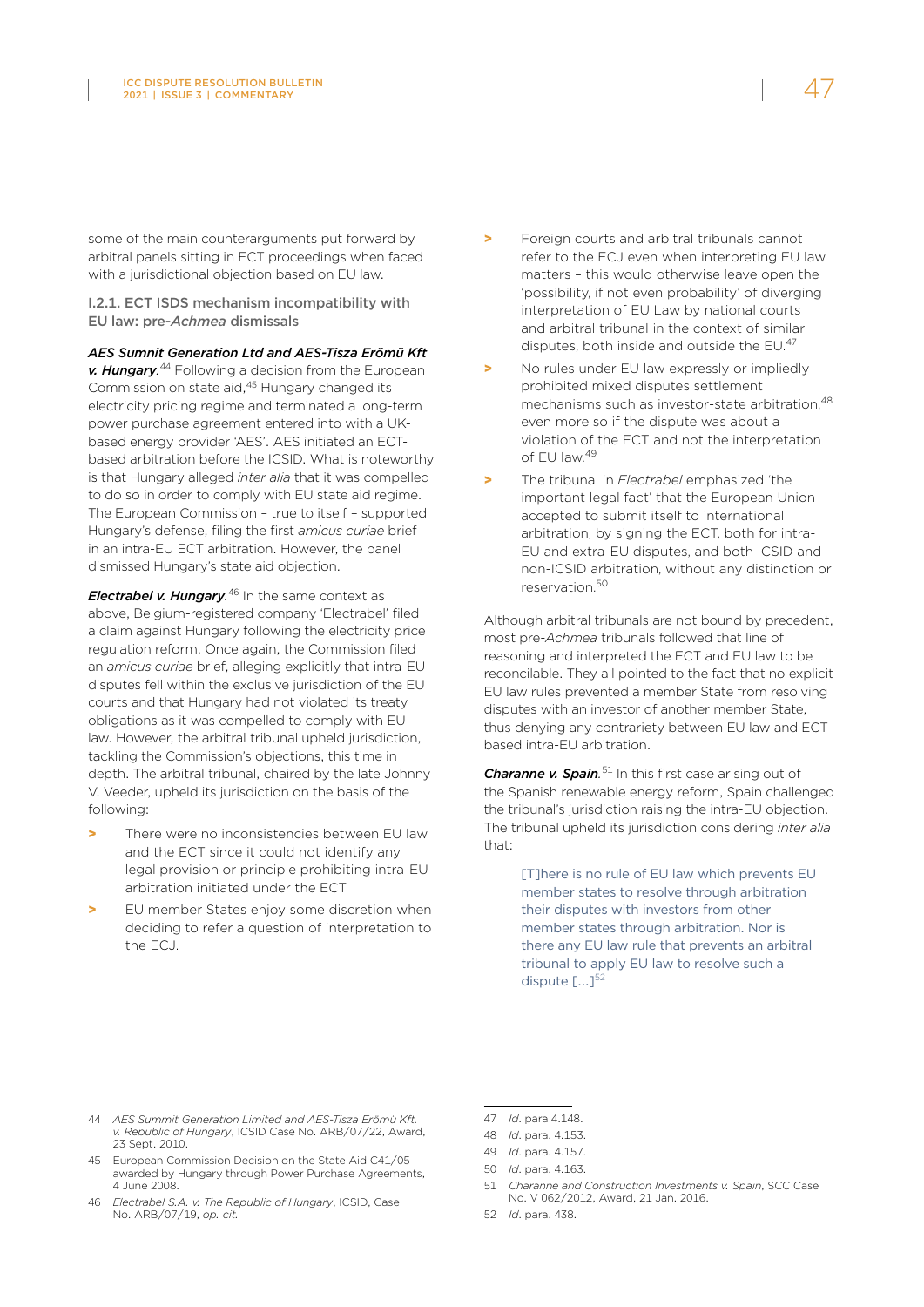#### *RREEF Infrastructure (G.P.) Limited and others v.*

*Spain*. 53 The tribunal chaired by Alain Pellet also upheld its jurisdiction and interpreted the ECT and EU law in a reconcilable way. Respondent alleged that Article 344 of the TFEU<sup>54</sup> established an 'interpretative monopoly' in favor of the ECJ to interpret EU law. The tribunal stressed that Article 344 of the TFEU only concerns the submission of disputes concerning the interpretation of the founding treaties, therefore relating to a different subject-matter than Article 26 of the ECT. It also stressed that the ECT binds non-EU States, which could not have accepted the prevalence of EU law, and ECJ's 'interpretative monopoly' on issues of EU law.55 Interestingly, the tribunal further noted that, given that it derived its jurisdiction from the ECT, in case of inconsistency with EU law, the ECT should prevail.<sup>56</sup> It also held that 'EU law does not and cannot 'trump' public international law'.57

Additionally, all tribunals formed pre-*Achmea* also rejected the 'implicit disconnection clause' argument when raised. This argument, raised by respondent member States, consisted in alleging that the aim of the ECT could only be to set up a special regime for the protection of investments in the energy sector *outside* the frontiers of the EU. However, in *Charanne*, the tribunal stressed that no agreement to derogate, nor any reservation, exists between member States with regard to the ECT, and that the letter of the ECT is sufficiently clear to exclude any implicit derogation.<sup>58</sup> In *RREEF Infrastructure*, the tribunal ruled that the 'attempt to construe an implicit clause into Article 26 of the ECT is untenable, given that that article already contains express exceptions ... that had been agreed amongst State parties<sup>'59</sup> and no such explicit reservation could be found for member States' relations *inter se*. This 'consistent pattern'60 of dismissing the intra-EU jurisdictional objection was not halted by the ECJ's *Achmea* ruling.

- 55 *RREEF Infrastructure*, supra note 53, para. 74.
- 56 *Id*. para. 75.
- 57 *Id*. para. 87.
- 58 *Charanne*, supra note 51.
- 59 *RREEF Infrastructure*, supra note 53, para. 85.
- 60 *Id*. para. 89.

#### I.2. ECT ISDS mechanism incompatibility with EU law: post-*Achmea* dismissals

According to available data, all international investment tribunals considered that *Achmea* does not create any obstacle to their jurisdiction.<sup>61</sup> Most tribunals circumscribed this ruling to investor-state arbitration based on an intra-EU BIT and argued that the decision is silent as to the compatibility of EU law with ECTbased arbitration.

*Masdar Solar v. Spain.* 62 In this first ECT award rendered post-*Achmea*, the tribunal ruled that 'the Achmea Judgment ha[d] no bearing upon the present case' since it pertained only to the Netherlands and the Czech and Slovak Federal Republic BIT, and more generally to BITs concluded between EU member States.<sup>63</sup> The tribunal noted that the ECT 'is not such a treaty'64 therefore finding it irrelevant to investorstate disputes under the ECT. ECT tribunals in *Eisner Infrastructure v. Spain*65 and *Greentech Energy*  **Systems & Novenergia v. Italy**<sup>66</sup> took a similar view.

It is also noteworthy that post-*Achmea* tribunals also sided with the ruling in *REEF Infrastructure*, considering that in case of contradiction (*quod non*), the ECT should still prevail over EU law.

In *Vattenfall v. Germany*, 67 the tribunal argued that, in case of contradiction between EU law and the ECT, the ECT could even be considered a subsequent treaty (*lex posterior*) or a special regime (*lex specialis*) and would therefore supersede EU law.68 In *Landesbank Baden-*Württemberg and others v. Kingdom of Spain, 69 the tribunal emphasized that neither the Vienna Convention on the Law of Treaties nor the ECT required EU law to prevail over any concurring public international law norms.

- 62 *Masdar Solar & Wind Cooperatief U.A. v. Kingdom of Spain*, ICSID Case No. ARB/14/1, Award, 16 May 2018.
- 63 *Id*. para. 399.
- 64 *Id*. paras 678 et seq.
- 65 *Eiser Infrastructure Ltd. and Energia Solar Luxembourg S.à.r.l. v. Kingdom of Spain*, ICSID Case No. ARB/13/36, Award, 4 May 2017, paras 179-207.
- 66 *Greentech Energy Systems A/S, et al v. Italian Republic*, SCC Case No. V 2015/095, Award, 23 Dec. 2018, para. 39.
- 67 *Vattenfall AB and others v. Federal Republic of Germany*, ICSID Case No. ARB/12/12, Decision on the Achmea Issue, 31 Aug. 2018.
- 68 *Id*. paras 216-218, paras 222-229.
- 69 *Landesbank Baden-Württemberg and others v. Kingdom of Spain*, ICSID Case No. ARB/15/45, Decision on the Intra-EU Jurisdictional Objection, 25 Feb. 2019.

<sup>53</sup> *RREEF Infrastructure (G.P.) Limited and RREEF Pan-European Infrastructure Two Lux S.à r.l. v. Kingdom of Spain*, ICSID Case No. ARB/13/30, Award on Jurisdiction, 6 June 2016.

<sup>54</sup> Art. 344 (ex-Art. 292 TEC) provides: 'Member States undertake not to submit a dispute concerning the interpretation or application of the Treaties to any method of settlement other than those provided for therein'

<sup>61</sup> Vinson and Elkins LLP, 'Intra-EU Disputes Under the ECT, What Next?', *JDSUPRA*, 9 Sept. 2021, [https://www.](https://www.jdsupra.com/legalnews/intra-eu-disputes-under-the-ect-what-2149487/) [jdsupra.com/legalnews/intra-eu-disputes-under-the-ect](https://www.jdsupra.com/legalnews/intra-eu-disputes-under-the-ect-what-2149487/)[what-2149487/](https://www.jdsupra.com/legalnews/intra-eu-disputes-under-the-ect-what-2149487/).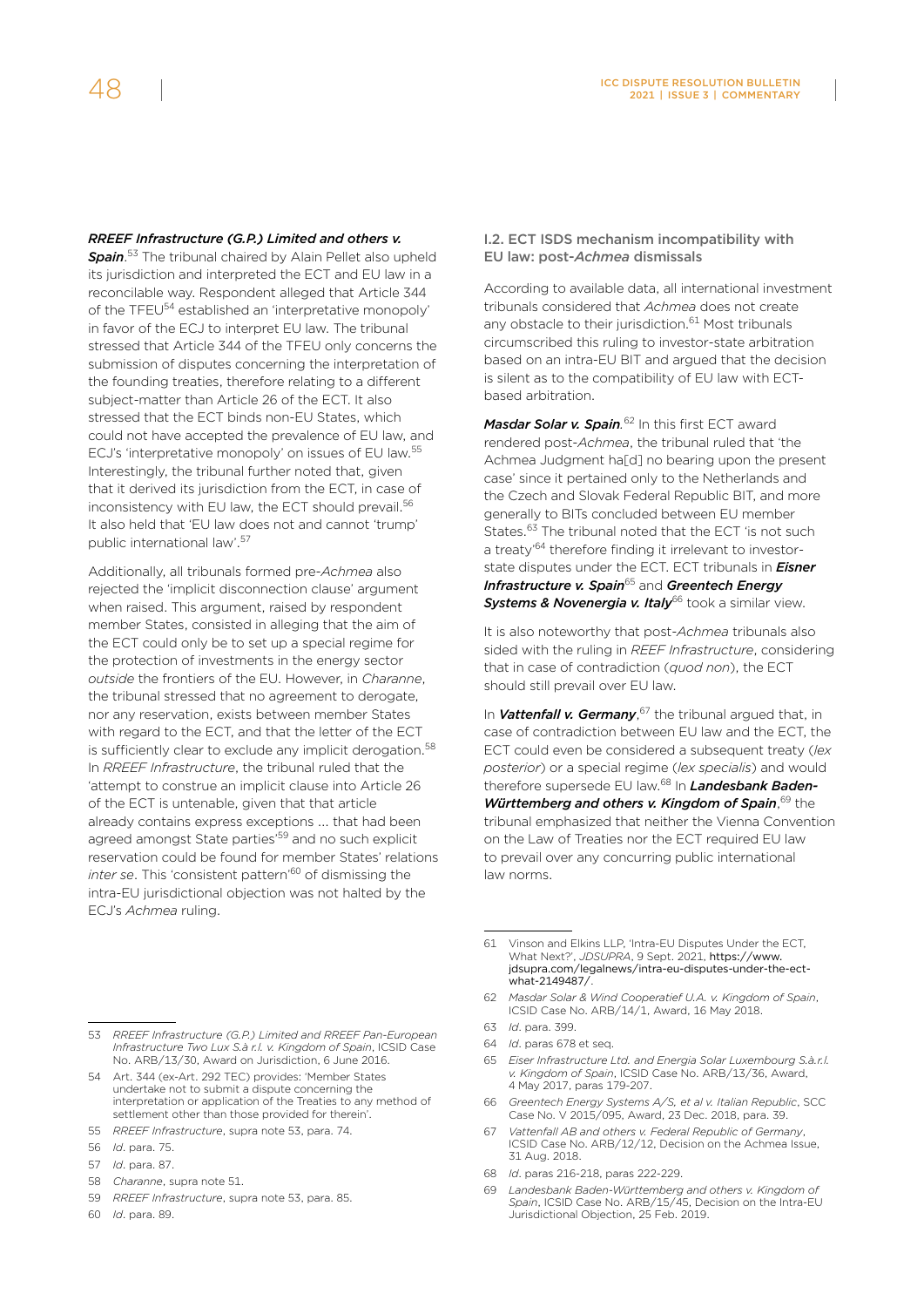In conclusion, it is clear that the *Achmea* ruling did not prevent arbitral tribunals established under the ECT to uphold jurisdiction over intra-EU arbitrations and to award damages when a breach of the treaty was characterized. To some extent, this may have pushed the ECJ to address this specific ECT issue in *Komstroy*.

## II. What does the *Komstroy* ruling say? What does it not say?

While the European Commission has consistently advocated that EU law precludes intra-EU investment arbitration and that *Achmea* also extends to multilateral agreements such as the ECT.<sup>70</sup> member States had difficulty to reach a common position.

In fact, while 22 EU member States (including France, Germany, Italy, Spain, and the United Kingdom) took the view that *Achmea* did apply to ECT arbitration, Finland, Luxembourg, Malta, Slovenia, and Sweden issued a joint separate statement considering that it would be inappropriate to express any views on the compatibility of the ECT with EU law.<sup>71</sup> Hungary went further, asserting that *Achmea* did not affect pending or prospective arbitration proceedings initiated under the ECT.<sup>72</sup>

Eager to finally get a clear-cut answer on this issue, France, Germany, Italy, Spain, the Netherlands, and the Commission all pushed the ECJ – despite the extra-EU nature of the dispute of the *Komstroy* case – to rule on whether the *Achmea* decision equally applied to ECT arbitration in the context of a preliminary ruling referred by Moldova as part of the *award* setting aside proceedings. The answer of the ECJ in this respect was not self-evident, as the ECT-based arbitration at stake was a proceeding opposing a non-EU investor from Ukraine against a non-EU State, Moldova. Moreover, none of the preliminary questions referred by the Paris Court of Appeal to the ECJ directly addressed the issue of intra-EU ECT-based arbitration.

Nonetheless, the ECJ seized the opportunity to fill in the gap left after the *Achmea* ruling on intra-EU ECTbased arbitration. On 2 September 2021, the ECJ ruled that the ISDS mechanism provided for by the

ECT was *not* applicable to intra-EU disputes,73 siding with Advocate General Szpunar's opinion delivered on 3 March 2021.74

The reasoning is very similar with the one grounding the 2018 *Achmea* judgment, except for the specific ECT issue, from which stems the whole reasoning. In the *Achmea* judgment, the ECJ noted that Article 8(6) of the Netherlands-Czechoslovakia BIT listed the sources of law to be applied by the arbitral tribunal, among which respondent's domestic law (an EU member State). As the domestic law of an EU member State necessarily encompasses EU law, the ECJ concluded that an intra-EU BIT-based arbitral tribunal would likely apply EU law, leaving the ECJ in a position in which it could not overview – and eventually overrule – the application of EU law. This has been seen has a core contradiction with Article 344 of the TFUE, which specifies that member States are prohibited from submitting 'a dispute concerning the interpretation or application of the treaties' to any forum other than the ECJ. It is this exclusive ECJ jurisdiction over EU law application and interpretation that grounded the intra-EU BIT-based prohibition of arbitration in the *Achmea* ruling.

However, the reasoning above was not as strong as it intended to be. First because most BITs – intra or extra-EU – do not list respondent state's domestic law as one of the laws applicable to the proceedings. Secondly, even when it is the case, arbitral tribunals in treaty-based arbitrations tend to rule pursuant to public international laws, and often avoid grounding their reasoning in any domestic law. Therefore, in practice, it is unlikely for an arbitral tribunal to address EU law issues and bypass ECJ's exclusive jurisdiction on the interpretation of EU law.

In *Komstroy*, the Luxembourg-based ECJ avoids such pitfall by stating abruptly that 'ECT itself is an act of EU law'.75 This means that the ECT judges are no longer overseeing an arbitral tribunal likely to apply EU law – like in the *Achmea* ruling – but exercising their control over an arbitral tribunal, whose constitution and jurisdiction is based on EU law.

The difference is essential: once the ECT is interpreted as EU law, it can much more easily fall within the scope of the ECJ's exclusive jurisdiction. However, this stance raises important objections that the ECJ manages to

<sup>70</sup> Communication from the Commission to the European Parliament and the Council, Protection of intra-EU investment, 19 July 2018, COM (2018) 547 final.

<sup>71</sup> Declaration of the Representatives of the Member States on the Legal Consequences of the Achmea judgement on investment protection, Commitments of Finland, Luxembourg, Malta, Slovenia, and Sweden, 15 Jan. 2019.

<sup>72</sup> Declaration of the Representatives of the Member States on the Legal Consequences of the Achmea judgement on investment protection, Commitments of Hungary, 15 Jan. 2019.

<sup>73</sup> *Republic of Moldova v. Komstroy*, supra note 1.

<sup>74</sup> *Republic of Moldova v. Komstroy*, Opinion of AG Szpunar, 3 Mar. 2021, [https://curia.europa.eu/juris/liste.](https://curia.europa.eu/juris/liste.jsf?language=en&td=ALL&num=C-741/19) [jsf?language=en&td=ALL&num=C-741/19](https://curia.europa.eu/juris/liste.jsf?language=en&td=ALL&num=C-741/19).

<sup>75</sup> *Republic of Moldova v. Komstroy*, supra note 1, para. 49.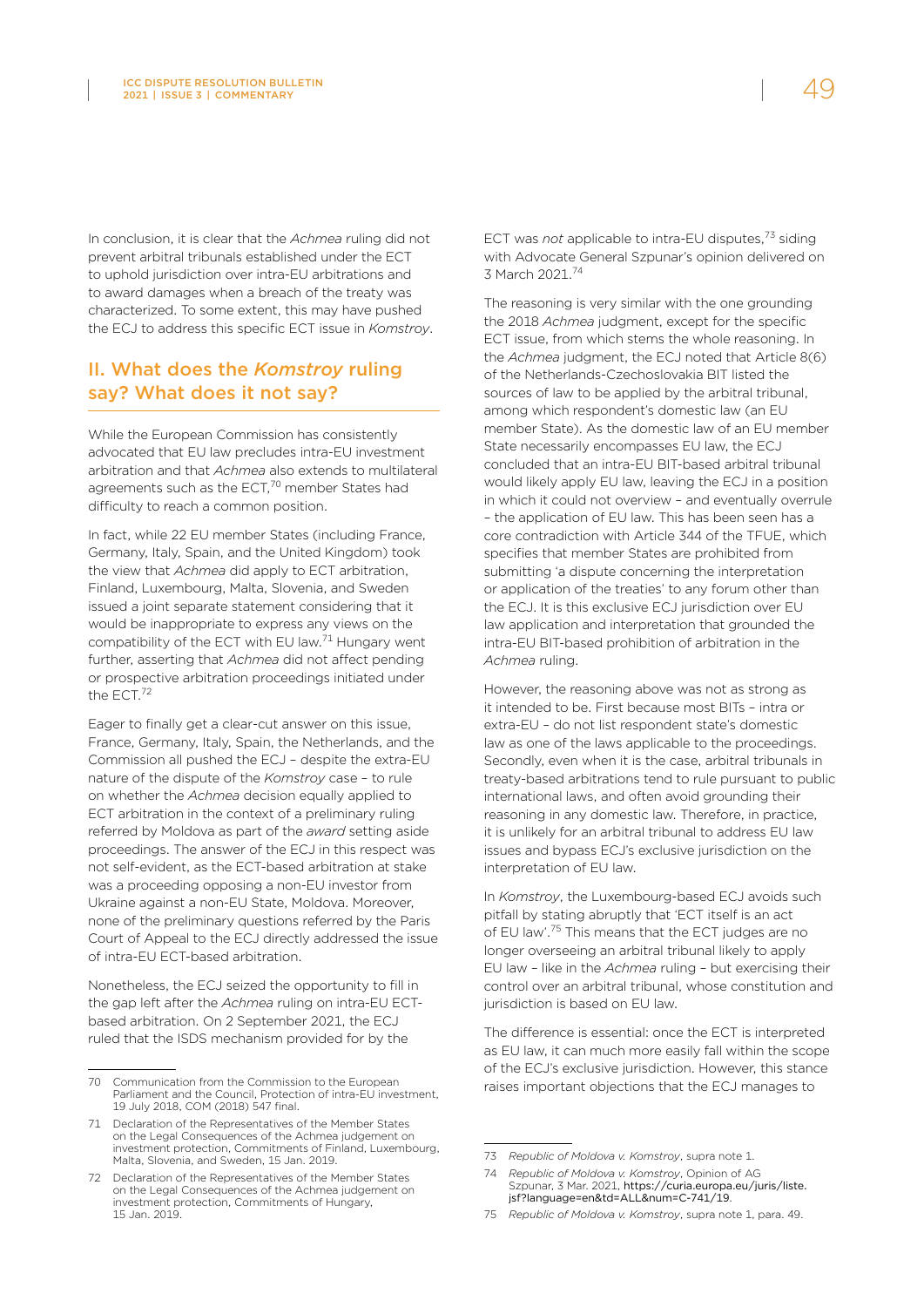avoid. First, the ECT was indeed signed by the EU, but also by the member States themselves. However, for the ECJ, this is not an issue. It stresses that:

> [T]he fact that the agreement concerned is a mixed agreement, concluded by the European Union and by a large number of Member States, cannot, as such, exclude the jurisdiction of the Court to give a ruling in the present case.<sup>76</sup>

Second, the ECT was indeed concluded by the EU, by the member States but also by non-member States. The question is then how could a treaty involving third States be considered as 'an act of EU law'?<sup>77</sup> While the ECJ admits that its jurisdiction can be source of debate – especially as it does not 'in principle' have jurisdiction over disputes not covered by EU law between an investor of a non-member State and another nonmember State -<sup>78</sup> the ECJ stressed that:

- > Ensuring uniform interpretation of the provisions that can apply to disputes (i) falling within the scope of EU law and (ii) not covered by EU law, such as Article 1(6) and Article 26(1) of the ECT, $^{79}$  is in the interest of the European Union.
- In any event, the fact that the seat of the arbitration was Paris, France called for the application of EU law by the French courts, and the subsequent obligation to ensure compliance with EU law under the supervision of the ECJ.<sup>80</sup>

This debatable perspective illustrates the ECJ's decision to replicate the *Achmea* ruling to ECTbased intra-EU arbitration. While the legal basis for *Achmea* and *Komstroy* are different (respectively, the Netherlands-Slovakia BIT and ECT), the overall rationale is the same:

Arbitral tribunals constituted under Article 26(6) of the ECT cannot be characterised as a court or tribunal of a member State within the meaning of Article 267 of the TFEU – precisely because it is the *raison d'être* of arbitration to be situated outside a state's judicial system.<sup>81</sup>

79 *Id*. para. 29.

Therefore, awards rendered pursuant to Article 26 of the ECT can only be referred to the ECJ in certain limited conditions, and only insofar as the member States' law so permit. There is thus no guarantee that questions of EU law can, if necessary, be submitted to the ECJ for a preliminary ruling.

In *Komstroy*, the ECJ concluded that:

[Article] 26(2)(c) ECT must be interpreted as not being applicable to disputes between a Member State and an investor of another Member State concerning an investment made by the latter in the first Member State.<sup>82</sup>

For the sake of completeness, it should be noted that on the initial question referred to it by the Paris Court of Appeal on the interpretation of an 'investment' under the ECT, the ECJ acknowledged that a debt arising out of a contract for the supply of electricity could, in principle, fall within the scope of both Articles 1(6)(c) and 1(6)(f) of the ECT. However, according to the ECJ, the claim at stake did not fall within the scope of one or the other. First, the ECJ agreed with the Advocate General's opinion and held that this debt in essence has not been granted with the aim of undertaking an 'economic activity in the energy sector' pursuant to Article 1(6)(f) of the ECT.<sup>83</sup> Second, the ECJ found that the debt did not either arise out of a contract connected with an investment as, according to the ECJ, the contract was a 'mere supply contract' which cannot, *in itself*, constitute an investment, irrespective of whether an economic contribution is necessary for a given transaction to constitute an investment.84 This narrow interpretation of the notion of investment is of course important for the development of investment arbitration in the future.85

However, if the *Komstroy* decision is without any doubt a landmark ruling, it is because the ECJ's willingness to completely ban investment arbitration within the EU. This is precisely the issue that calls for discussions as regards to the potential next steps.

<sup>76</sup> *Id*. para. 24.

<sup>77</sup> *Id*. para. 49.

<sup>78</sup> *Id*. para. 28.

<sup>80</sup> *Id*. para. 34.

<sup>81</sup> *Id*. para. 53. The ECJ states that '[T]he characteristic of such an arbitral tribunal means that it cannot, in any event, be classified as a court or a tribunal 'of a Member State'.

<sup>82</sup> *Id*. para. 66.

<sup>83</sup> *Id*. para. 72.

<sup>84</sup> *Id*. para. 79.

<sup>85</sup> *Id*. para. 85: 'Article 1(6) and Article 26(1) ECT must be interpreted as meaning that the acquisition …. of a claim arising from a contract for the supply of electricity, which is not connected with an investment .…, does not constitute an 'investment' within the meaning of those provisions.'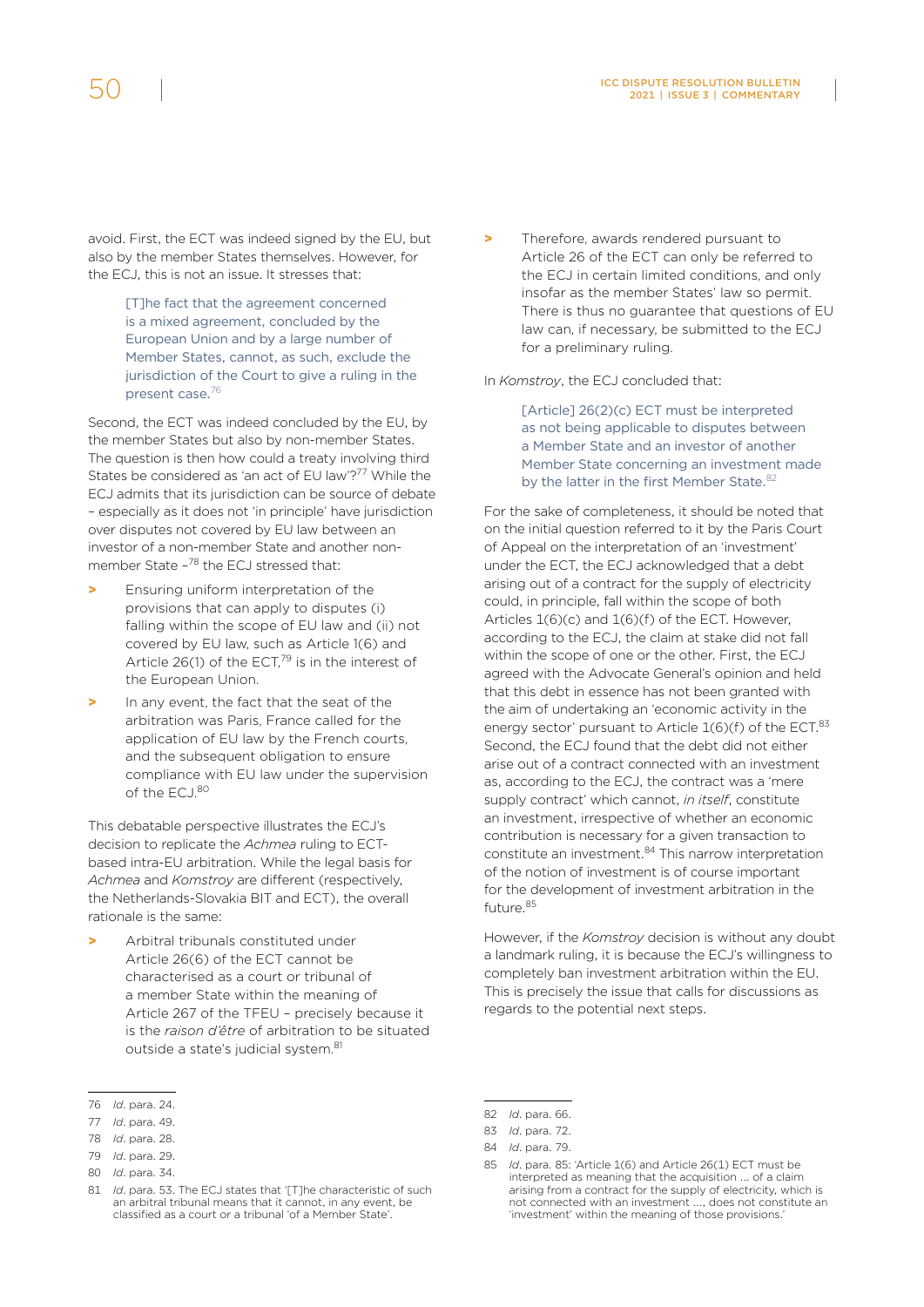## III. What's next?

It is always easier – and safer – to analyse the past than to predict the future. This being said, a few scenarios can be imagined.

#### **III.1 Likelihood of having arbitral tribunals implementing the** *Komstroy* **rationale**

Drawing a parallel with *Achmea'*s aftermath, we believe that *Komstroy* will not significantly impact the jurisdiction of arbitral tribunals constituted under the ECT sitting in intra-EU arbitrations for the following reasons:

- The European Commission and the ECJ's efforts to halt intra-EU arbitration based on BITs between EU member States and on the ECT have not stopped new ISDS cases from arising. According to the UNCTAD database, about 15% (nine cases) of the 68 known cases filed in 2020 were intra-EU disputes; of these, five were brought on the basis of intra-EU bilateral investment treaties; the remaining four cases invoked the ECT (6%). 86
- $\blacktriangleright$  As mentioned above.<sup>87</sup> in all ECT cases known to date, tribunals have rejected the *Achmea* objections. In the *Antin v. Spain* case.<sup>88</sup> the *ad hoc* annulment committee pointed to 35 other tribunals that had already dismissed the *Achmea* jurisdictional objection in the context of the ECT (albeit before the *Komstroy* ruling). 89

In our view, this is unlikely to change, as illustrated by the most recent decision *Infracapital et al v. Kingdom of Spain*. 90 In this post-*Komstroy* award – certainly drafted before the publication of the *Komstroy* decision – it is noteworthy that the tribunal did not consider that it was necessary to wait for the ruling. The likely very modest impact of *Komstroy* on arbitral tribunals can be explained by the fact that the ECJ did not the address public international law objections put forward by arbitral tribunals, nor did it provide counterarguments concerning the interpretation of the Vienna Convention on the Law of Treaties, <sup>91</sup> which governs the ECT.

Indeed, most tribunals concluded that their jurisdiction stems from the ECT, which prevails over EU law should any contradictions between the two sets of norms exist.

Going beyond the mere intra-EU issue, the combined effect of both *Achmea* and *Komstroy* rulings may, however, impact the 1,200 BITs and Free Trade Agreements in force between EU member States and non-EU member States.<sup>92</sup> Respondents to extra-EU arbitrations have already tried to challenge the tribunals' jurisdiction based on *Achmea* or the Agreement for the Termination of BITs between the member States of the European Union.<sup>93</sup> Noteworthily, in *CMC Muratori Cementisti CMC and others v. Republic of Mozambique*, 94 the respondent State argued that *Achmea* should also apply to BITs between EU member States and non-member States, and that it precluded the tribunal from hearing the Italian investor's claim. The tribunal rejected that argument but dismissed the claim on the merits.

#### **III.2 The race for enforcement in 'safe harbor' jurisdictions?**

As far as national courts are concerned, greater differences may come to light between EU seated arbitrations and non-EU seated arbitrations. Indeed, in *Komstroy*, it is the fact that the seat was in an EU member State (France) that called for the application of EU law and triggered the ensuing competence of the ECJ to interpret the ECT.

It is also interesting to note that *Achmea* already led to differentiated decisions from EU and non-EU courts in the context of enforcement proceedings.

<sup>86</sup> See UNCTAD, supra note 39, p. 2.

<sup>87</sup> See supra I.2.2.

<sup>88</sup> *Infrastructure Services Luxembourg S.à.r.l. and Energia Termosolar B.V. (formerly Antin Infrastructure Services Luxembourg S.à.r.l. and Antin Energia Termosolar B.V.) v. Kingdom of Spain*, ICSID Case No. ARB/13/31, Decision on annulment, 30 July 2021.

<sup>89</sup> *Id*. para. 154.

<sup>90</sup> *Infracapital F1 S.à r.l. and Infracapital Solar B.V. v. Kingdom of Spain*, ICSID Case No. ARB/16/18, Decision on Jurisdiction, Liability and Directions on *Quantum*, 13 Sept. 2021.

<sup>91</sup> Vienna Convention on the Law of Treaties, 23 May 1969, with entry in force on 27 Jan. 1980*,* [https://legal.un.org/ilc/texts/](https://legal.un.org/ilc/texts/instruments/english/conventions/1_1_1969.pdf) [instruments/english/conventions/1\\_1\\_1969.pdf](https://legal.un.org/ilc/texts/instruments/english/conventions/1_1_1969.pdf).

<sup>92</sup> As of 2010, there were 1,200 BITS in existence. See International Institute for Sustainable Development, European Union institutions consider the EU's future international investment policy, [https://www.iisd.org/itn/](https://www.iisd.org/itn/fr/2010/12/16/news-in-brief-2/) [fr/2010/12/16/news-in-brief-2/](https://www.iisd.org/itn/fr/2010/12/16/news-in-brief-2/); This figure is also used by Prof. Dr. N. Lavranos in his speech on the impact of Achmea, see 'The impact of the Achmea Decision' keynote speech transcripts, p. 5, [https://www.energy-community.org/dam/](https://www.energy-community.org/dam/jcr:731e8feb-6c44-4cfc-a879-ca08f6cd57a6/DRF_Keynote_Lavranos_092018.pdf) [jcr:731e8feb-6c44-4cfc-a879-ca08f6cd57a6/DRF\\_Keynote\\_](https://www.energy-community.org/dam/jcr:731e8feb-6c44-4cfc-a879-ca08f6cd57a6/DRF_Keynote_Lavranos_092018.pdf) [Lavranos\\_092018.pdf](https://www.energy-community.org/dam/jcr:731e8feb-6c44-4cfc-a879-ca08f6cd57a6/DRF_Keynote_Lavranos_092018.pdf).

<sup>93</sup> 'Agreement for the Termination of Bilateral Investment Treaties between the Member States of the European Union', supra note 28.

<sup>94</sup> *CMC Muratori Cementisti CMC Di Ravenna SOC. Coop., CMC Muratori Cementisti CMC Di Ravenna SOC. Coop. A.R.L. Maputo Branch and CMC Africa, and CMC Africa Austral, LDA v. Republic of Mozambique*, ICSID Case No. ARB/17/23, Award, 24 Oct. 2019.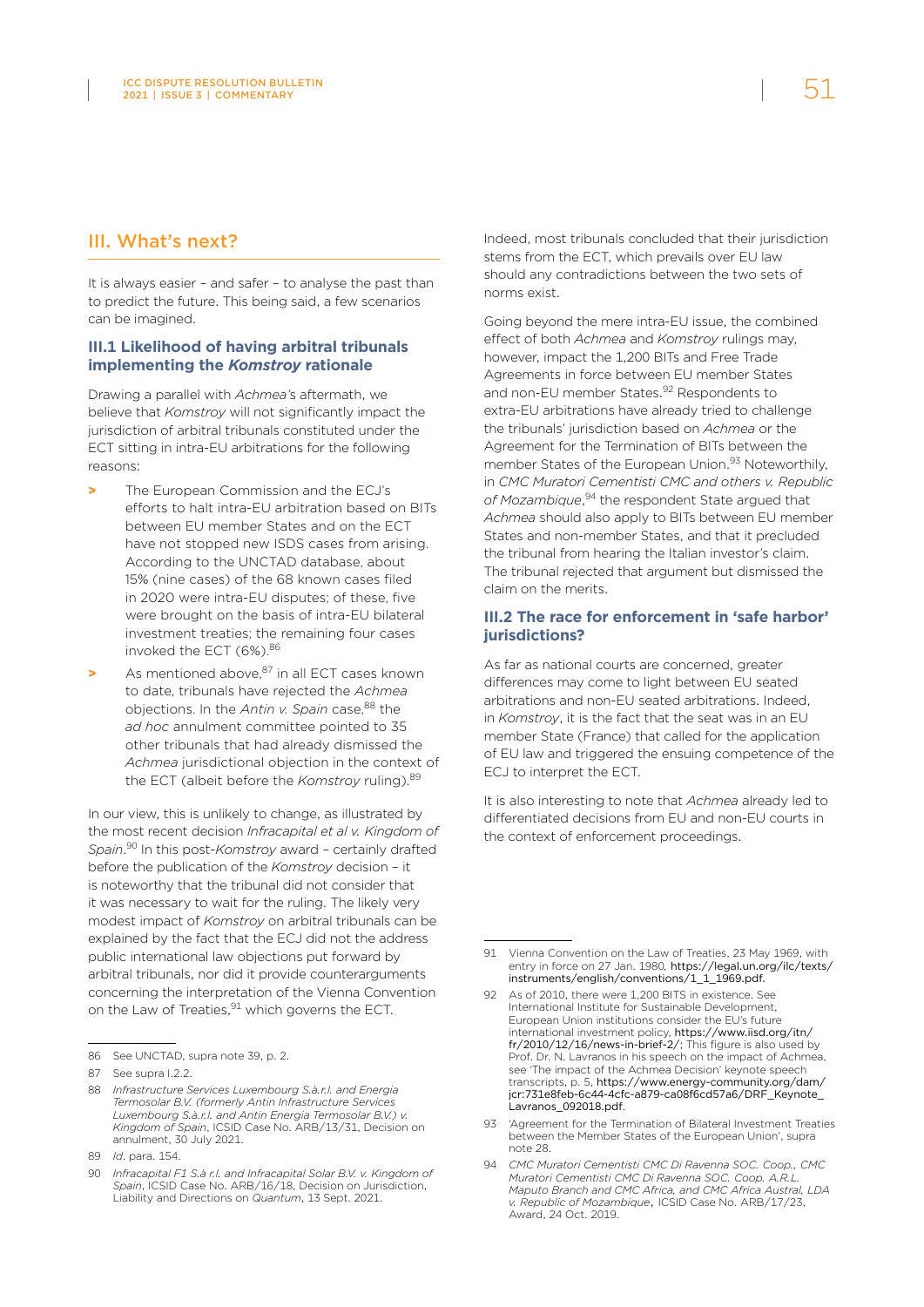On the one hand, intra-EU award creditors were forced to seek enforcement in 'safe harbors' – shielded from the ECJ's extensive scope of competence – such as Singapore, Switzerland, the US, and following Brexit, the United Kingdom. For instance, on 19 February

2020, in the aftermath of Brexit,<sup>95</sup> the UK Supreme Court lifted the stay on enforcement of the *Micula* award, arguing, in substance, that the ICSID Convention could not be affected by the EU's duty of sincere cooperation.96 The UK Supreme Court therefore sent a clear message that both BIT-based and ECT-based intra-EU ICSID awards will now be enforced in the United Kingdom, killing two birds with one stone: it emancipated from the ECJ's oversight and boosted the attractivity of the United Kingdom and London in the eyes of worldwide award creditors.

Shortly afterwards, in May 2020, the US Court of Appeals for the D.C. Circuit also upheld the enforcement of the *Micula* award. Indeed, the US had become the 'default venue'97 for a lot of investors seeking to enforce their intra-EU awards. The D.C. Circuit upheld its jurisdiction relying on the specifics of the *Micula* case and did not address the broader question of whether intra-EU ISDS is valid under a BIT or the ECT. It is therefore still uncertain whether the *Micula* decision will serve as a basis for further enforcement of intra-EU awards in the future. The D.C. Circuit is currently reviewing several applications for enforcement of intra-EU awards against Spain. The Court's reasoning will thus have to be scrutinized in the near future.98

On the other hand, on 11 February 2021, the Higher Regional Court of Frankfurt am Main upheld Croatia's argument that the investor-state arbitration clause in the Austria-Croatia BIT was incompatible with EU law on the basis of *Achmea*. Although this decision was not rendered in the context of set aside proceedings – German arbitration law allows parties to ask the national courts to rule on the admissibility of claims

97 P. Pérez-Salido, 'Enforceability of Intra-EU Awards at the U.S. [District Court for the District of Columbia: The Spanish Cases'](http://arbitrationblog.kluwerarbitration.com/2020/06/21/enforceability-of-intra-eu-awards-at-the-u-s-district-court-for-the-district-of-columbia-the-spanish-cases/) (Kluwer Arbitration Blog, 21 Jun. 2020).

filed in Germany-seated arbitration – it is the first decision in which an EU national court extended *Achmea* to BIT other than the Netherlands-Slovakia BIT.

The foregoing illustrates one of the major divide we may observe in the coming months as to the reception of both *Komstroy* and *Achmea*.

#### **III.3 Towards a deeper reform of the ECT and ISDS?**

Even before *Komstroy*, renowned arbitrator and counsel R. Volterra opined that the EU will keep extending the scope of its oversight.<sup>99</sup> To that extent, the decision rendered 26 October 2021 in *Republic*  of Poland v. PL Holdings is hardly surprising.<sup>100</sup> In *PL Holdings*, the ECJ completed what it had achieved through *Achmea*, considering that *ad hoc* arbitration agreements identical to those found in intra-EU BITs were also in breach of EU law. This decision will certainly be the subject of further commentaries. Nevertheless, it is odds-on that the EU will keep opposing intra-EU ISDS to ensure consistency of case law, whenever it can. What remains uncertain is whether this decision will fuel, or on the contrary impede, the ongoing negotiations to reform the ECT and, to a broader extent, ISDS mechanisms.

Recently, many States have expressed their dissatisfaction with the ECT. France, for instance, sent a letter to the EC in February 2021 leaving open a possible coordinated withdrawal.<sup>101</sup> The European Parliament's trade committee chair, B. Lange, has also called for coordinated withdrawal 'with all countries that want to withdraw to no longer allow trials between them' 102

- 100 *Republic of Poland v. PL Holdings Sarl*, CJEU, Case No. C 109/20, 26 Oct. 2021.
- 101 The letter was signed by French Ministers B. Le Maire (Economy and Finance), B. Pompili (Ecological Transition), F. Riester (Foreign Trade) and C. Beaune (European Affairs). See '[France puts EU withdrawal from Energy Charter Treaty](https://www.euractiv.com/section/energy/news/france-puts-eu-withdrawal-from-energy-charter-treaty-on-the-table/)  [on the table'](https://www.euractiv.com/section/energy/news/france-puts-eu-withdrawal-from-energy-charter-treaty-on-the-table/) (Euractiv, 3 Feb. 2021).
- 102 Declaration from April 2021: 'It is high time that Germany once again sides with progressive countries like Spain or France. These countries demand an honest assessment of the possibilities for reform and withdrawal if reform is not possible. We should seek a common agreement with all countries that want to withdraw to no longer allow trials between them', cited from [https://www.endfossilprotection.](https://www.endfossilprotection.org/en/latest-news) [org/en/latest-news](https://www.endfossilprotection.org/en/latest-news).

<sup>95</sup> The European Union Withdrawal Agreement Act 2020 entered into force on 23 Jan. 2020.

<sup>96</sup> *Micula and others v. Romania* [2020] UKSC 5. For further comments on this decision, see G. Croissant, '[Micula Case:](http://arbitrationblog.kluwerarbitration.com/2020/02/20/micula-case-the-uk-supreme-court-rules-that-the-eu-duty-of-sincere-co-operation-does-not-affect-the-uks-international-obligations-under-the-icsid-convention/)  [The UK Supreme Court Rules that the EU Duty of Sincere Co](http://arbitrationblog.kluwerarbitration.com/2020/02/20/micula-case-the-uk-supreme-court-rules-that-the-eu-duty-of-sincere-co-operation-does-not-affect-the-uks-international-obligations-under-the-icsid-convention/)[operation Does Not Affect the UK's International Obligations](http://arbitrationblog.kluwerarbitration.com/2020/02/20/micula-case-the-uk-supreme-court-rules-that-the-eu-duty-of-sincere-co-operation-does-not-affect-the-uks-international-obligations-under-the-icsid-convention/)  [under the ICSID Convention'](http://arbitrationblog.kluwerarbitration.com/2020/02/20/micula-case-the-uk-supreme-court-rules-that-the-eu-duty-of-sincere-co-operation-does-not-affect-the-uks-international-obligations-under-the-icsid-convention/), (Kluwer Arbitration Blo 20 Feb. 2020); A. Stanic, 'Enforcement of Intra-EU BITs and ECT Awards in the UK Post Micula' (Kluwer Arbitration Blog, 25 Apr. 2020).

<sup>98</sup> P. Pérez-Salido (supra note 97) argues that it is unlikely that *Micula* will serve as future guidance in the enforcement actions of intra-EU awards against Spain, since the facts and the basis for jurisdiction in those cases are substantially different from those in Micula, and rather, the D.C. Circuit will conduct a case-by-case analysis.

<sup>99</sup> T. Jones, 'EU will interfere with commercial arbitration, Volterra warns', GAR, 26 Feb. 2021.